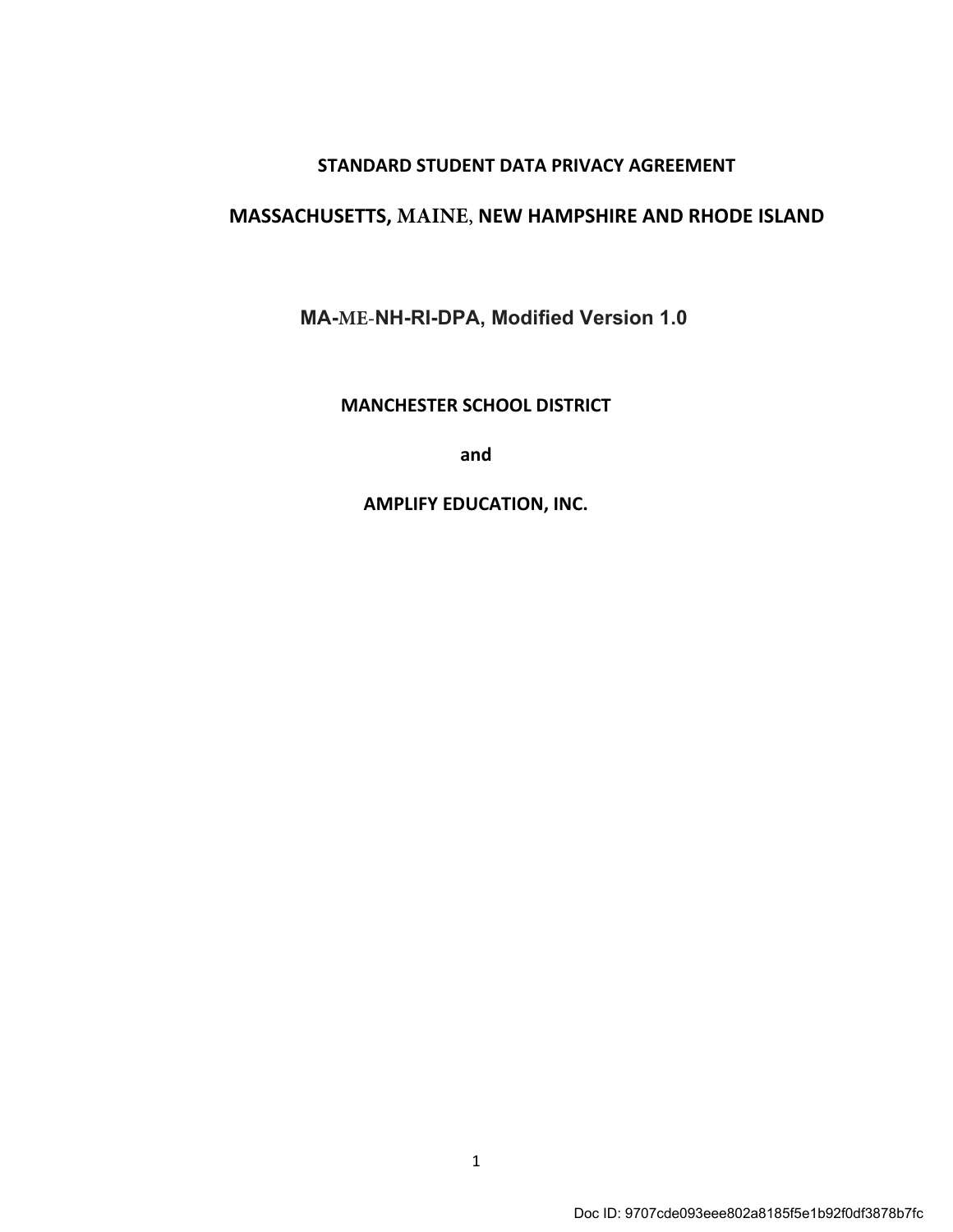This Student Data Privacy Agreement ("DPA") is entered into on the date of full execution (the "Effective Date") and is entered into by and between: Manchester School District, located at 20 Hecker St, Manchester, NH 03102 (the "Local Education Agency" or "LEA") and Amplify Education, Inc., located at 55 Washington Street, #800, Brooklyn, NY 11201 (the "Provider").

WHEREAS, the Provider is providing educational or digital services to LEA.

WHEREAS, the Provider and LEA recognize the need to protect personally identifiable student information and other regulated data exchanged between them as required by applicable laws and regulations, such as the Family Educational Rights and Privacy Act ("FERPA") at 20 U.S.C. § 1232g (34 CFR Part 99); the Children's Online Privacy Protection Act ("COPPA") at 15 U.S.C. § 6501-6506 (16 CFR Part 312), applicable state privacy laws and regulations and

WHEREAS, the Provider and LEA desire to enter into this DPA for the purpose of establishing their respective obligations and duties in order to comply with applicable laws and regulations.

NOW THEREFORE, for good and valuable consideration, LEA and Provider agree as follows:

1. A description of the Services to be provided, the categories of Student Data that may be provided by LEA to Provider, and other information specific to this DPA are contained in the Standard Clauses hereto.

#### 2. Special Provisions. Check if Required

√X If checked, the Supplemental State Terms and attached hereto as **Exhibit "G"** are hereby incorporated by reference into this DPA in their entirety.

√X If Checked, the Provider, has signed Exhibit "E" to the Standard Clauses, otherwise known as General Offer of Privacy Terms

- 3. In the event of a conflict between the SDPC Standard Clauses, the State or Special Provisions will control. In the event there is conflict between the terms of the DPA and any other writing, including, but not limited to the Service Agreement and Provider Terms of Service or Privacy Policy the terms of this DPA shall control.
- 4. This DPA shall stay in effect for three years. Exhibit E will expire 3 years from the date the original DPA was signed.
- 5. The services to be provided by Provider to LEA pursuant to this DPA are detailed in Exhibit "A" (the "Services").
- 6. Notices. All notices or other communication required or permitted to be given hereunder may be given via e-mail transmission, or first-class mail, sent to the designated representatives below.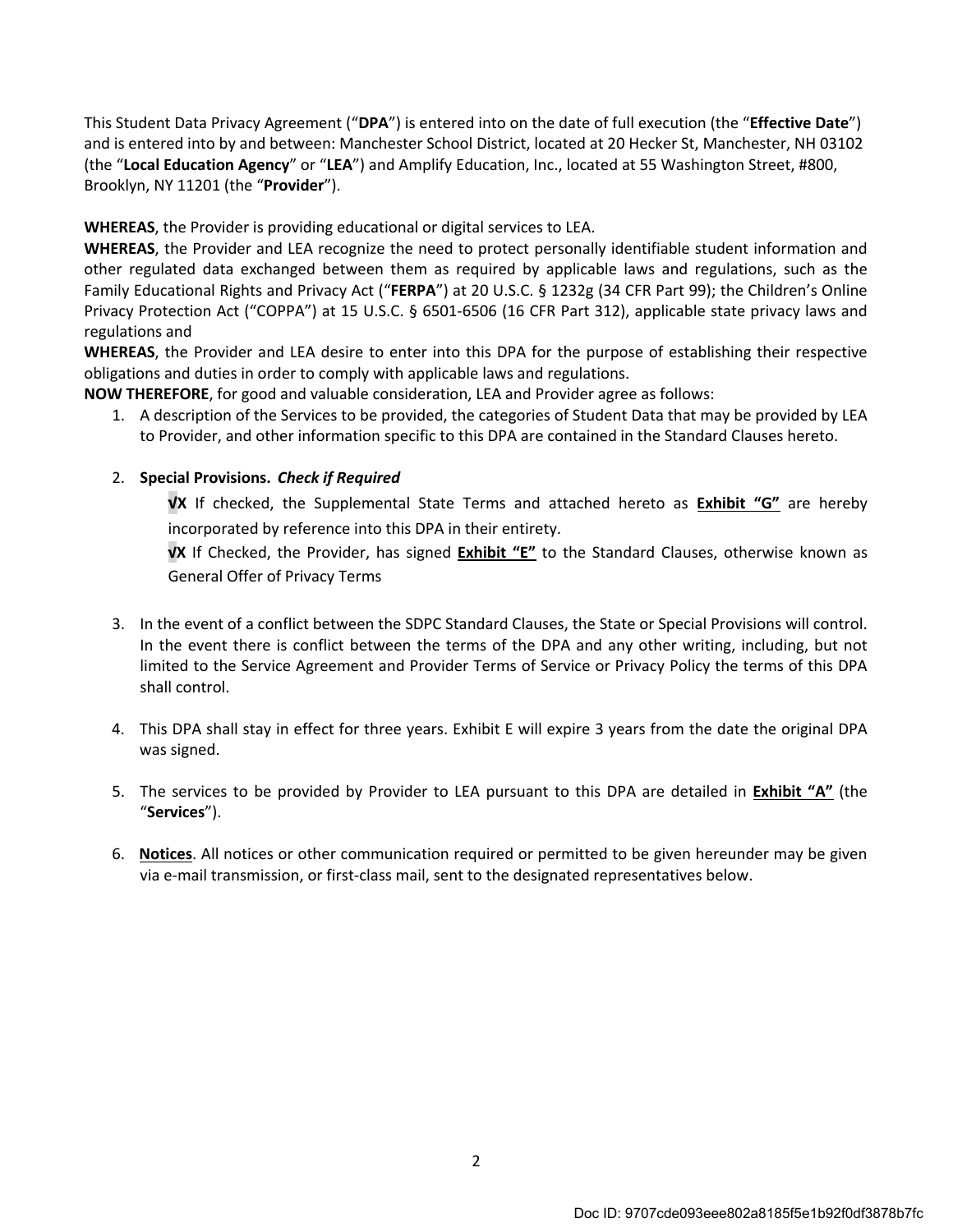#### The designated representative for the Provider for this DPA is:

| Name: | Aaron Harniy | ۲itle۰ |  |
|-------|--------------|--------|--|
|       |              |        |  |

Address: \_\_\_\_55 Washington Street, Suite 800, Brooklyn, NY 11201\_\_\_\_\_\_\_\_\_\_\_\_\_\_\_\_\_\_\_\_\_\_\_\_\_\_\_

Phone: \_\_\_(800) 823-1969\_\_\_\_\_\_\_\_\_\_\_\_\_\_\_\_\_\_\_\_\_\_\_\_\_

Email: \_\_\_\_help@amplify.com\_\_\_\_\_\_\_\_\_\_\_\_\_\_\_\_\_\_\_\_\_\_\_\_\_\_\_\_\_\_\_\_\_

#### The designated representative for the LEA for this DPA is:

Stephen P. Cross, CIO 20 Hecker St., Manchester NH 03064 603-624-6300 x162 scross@mansd.org

IN WITNESS WHEREOF, LEA and Provider execute this DPA as of the Effective Date.

#### MANCHESTER SCHOOL DISTRICT

By: Stephen P Cross

Date: 8/25/21

Printed Name: Stephen P Cross

Title/Position: Chief Information & Cyber Security Officer

#### AMPLIFY EDUCATION, INC.

By: Richard Morris

Date: 08 / 25 / 2021

Printed Name: \_\_\_\_\_\_\_\_\_\_\_\_\_\_\_\_\_\_\_\_\_\_\_\_\_\_\_\_\_\_\_\_\_\_\_\_\_\_\_\_ Richard Morris

Title/Position: Senior Vice President, Finance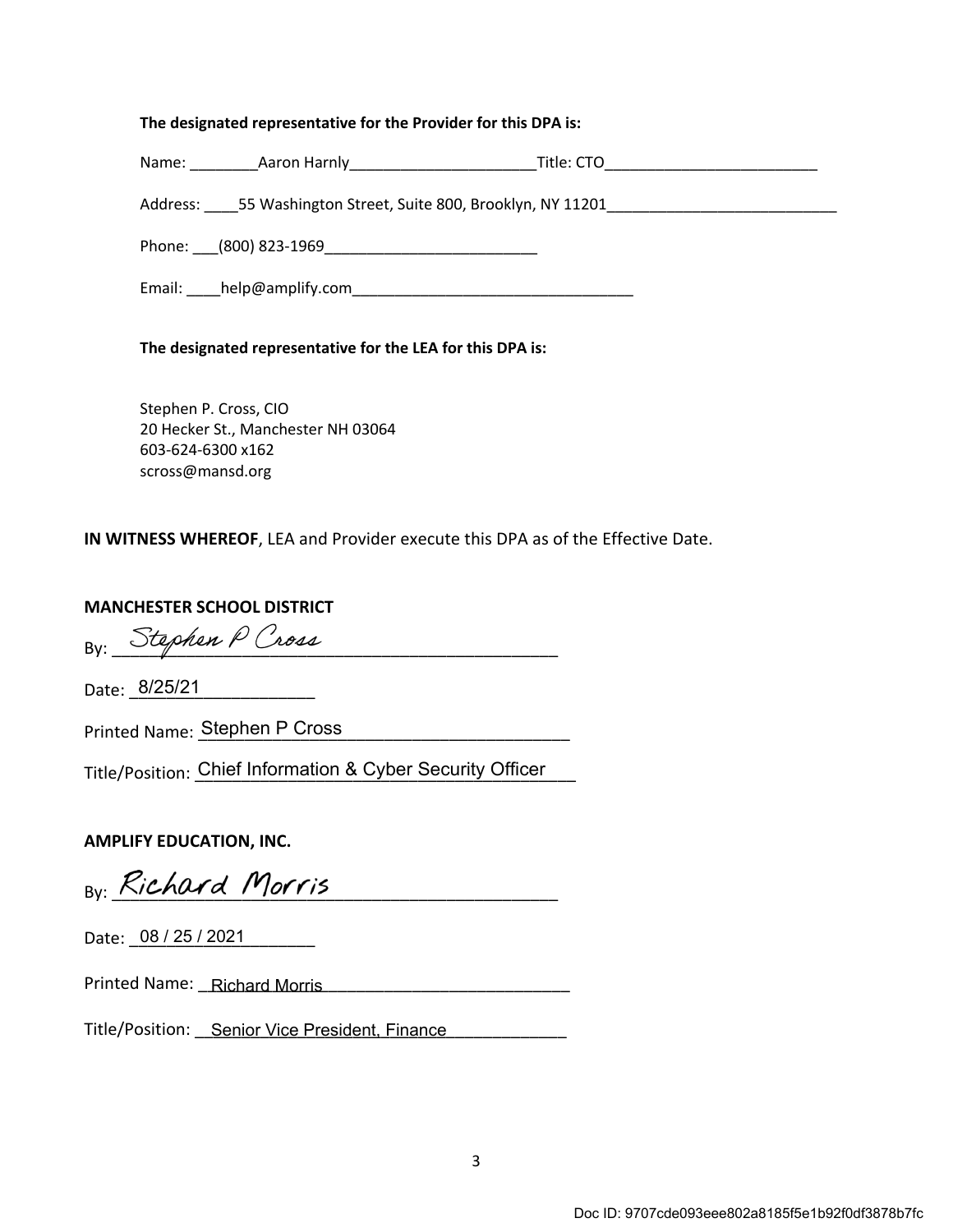#### STANDARD CLAUSES

Version 1.0

#### ARTICLE I: PURPOSE AND SCOPE

- 1. Purpose of DPA. The purpose of this DPA is to describe the duties and responsibilities to protect Student Data including compliance with all applicable federal, state, and local privacy laws, rules, and regulations, all as may be amended from time to time. In performing these services, the Provider shall be considered a School Official with a legitimate educational interest, and performing services otherwise provided by the LEA. Provider shall be under the direct control and supervision of the LEA, with respect to its use of Student Data
- 2. Student Data to Be Provided. In order to perform the Services described above, LEA shall provide Student Data as identified in the Schedule of Data, attached hereto as Exhibit "B".
- 3. DPA Definitions. The definition of terms used in this DPA is found in Exhibit "C". In the event of a conflict, definitions used in this DPA shall prevail over terms used in any other writing, including, but not limited to the Service Agreement, Terms of Service, Privacy Policies etc.

## ARTICLE II: DATA OWNERSHIP AND AUTHORIZED ACCESS

- 1. Student Data Property of LEA. All Student Data transmitted to the Provider pursuant to the Service Agreement is and will continue to be the property of and under the control of the LEA. The Provider further acknowledges and agrees that all copies of such Student Data transmitted to the Provider, including any modifications or additions or any portion thereof from any source, are subject to the provisions of this DPA in the same manner as the original Student Data. The Parties agree that as between them, all rights, including all intellectual property rights in and to Student Data contemplated per the Service Agreement, shall remain the exclusive property of the LEA. For the purposes of FERPA, the Provider shall be considered a School Official, under the control and direction of the LEA as it pertains to the use of Student Data, notwithstanding the above.
- 2. Parent Access. To the extent required by law the LEA shall establish reasonable procedures by which a parent, legal guardian, or eligible student may review Education Records and/or Student Data correct erroneous information, and procedures for the transfer of student-generated content to a personal account, consistent with the functionality of services. Provider shall respond in a reasonably timely manner (and no later than forty five (45) days from the date of the request or pursuant to the time frame required under state law for an LEA to respond to a parent or student, whichever is sooner) to the LEA's request for Student Data in a student's records held by the Provider to view or correct as necessary. In the event that a parent of a student or other individual contacts the Provider to review any of the Student Data accessed pursuant to the Services, the Provider shall refer the parent or individual to the LEA, who will follow the necessary and proper procedures regarding the requested information.
- 3. Separate Account. If Student-Generated Content is stored or maintained by the Provider, Provider shall, at the request of the LEA, transfer, or provide a mechanism for the LEA to transfer, said Student-Generated Content to a separate account created by the student.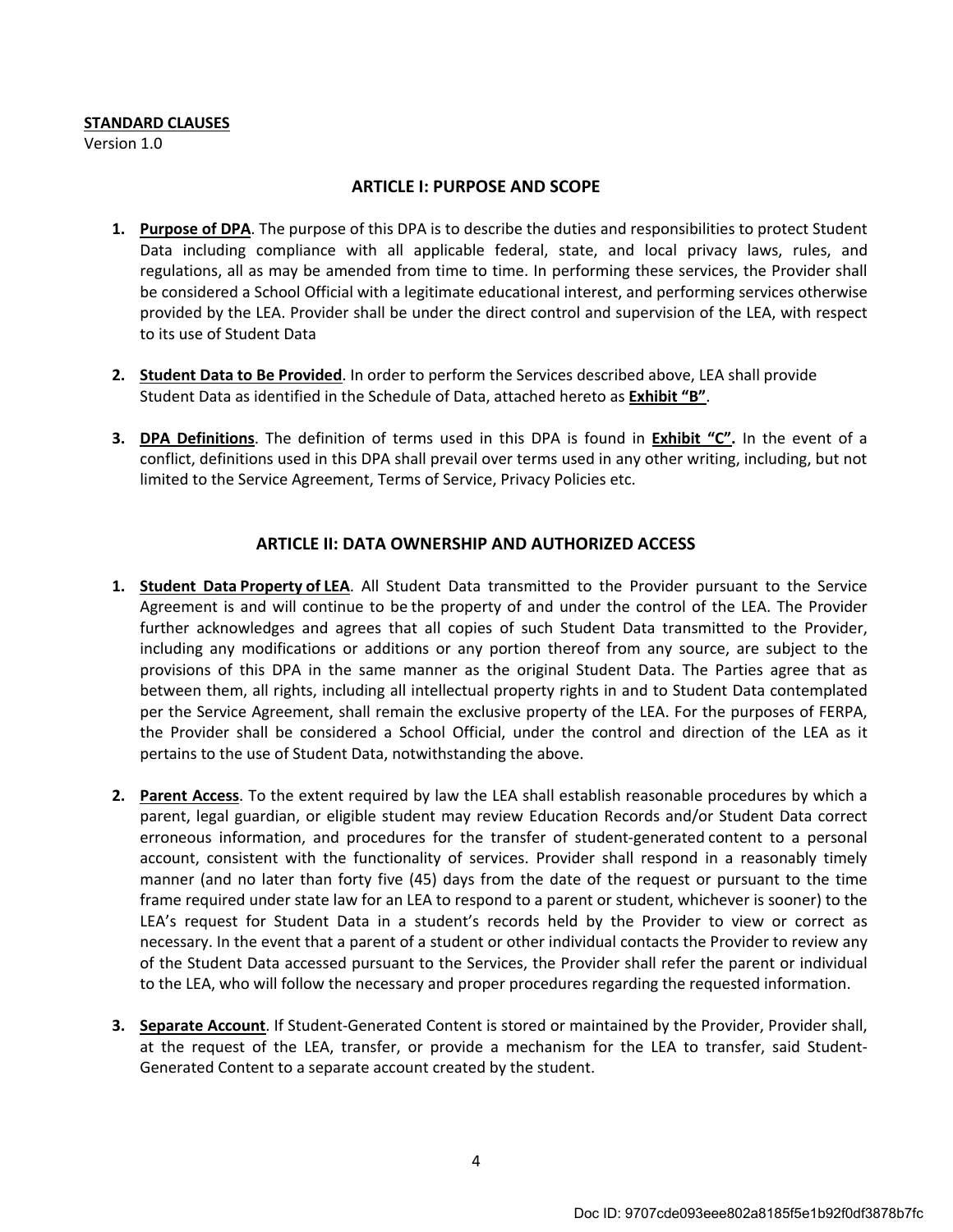- 4. Law Enforcement Requests. Should law enforcement or other government entities ("Requesting Party(ies)") contact Provider with a request for Student Data held by the Provider pursuant to the Services, the Provider shall notify the LEA in advance of a compelled disclosure to the Requesting Party, unless lawfully directed by the Requesting Party not to inform the LEA of the request.
- 5. Subprocessors. Provider shall enter into written agreements with all Subprocessors performing functions for the Provider in order for the Provider to provide the Services pursuant to the Service Agreement, whereby the Subprocessors agree to protect Student Data in a manner no less stringent than the terms of this DPA.

## ARTICLE III: DUTIES OF LEA

- 1. Provide Data in Compliance with Applicable Laws. LEA shall provide Student Data for the purposes of obtaining the Services in compliance with all applicable federal, state, and local privacy laws, rules, and regulations, all as may be amended from time to time.
- 2. Annual Notification of Rights. If the LEA has a policy of disclosing Education Records and/or Student Data under FERPA (34 CFR § 99.31(a)(1)), LEA shall include a specification of criteria for determining who constitutes a school official and what constitutes a legitimate educational interest in its annual notification of rights.
- **3. Reasonable Precautions**. LEA shall take reasonable precautions to secure usernames, passwords, and any other means of gaining access to the services and hosted Student Data.
- 4. Unauthorized Access Notification. LEA shall notify Provider promptly of any known unauthorized access. LEA will assist Provider in any efforts by Provider to investigate and respond to any unauthorized access.

## ARTICLE IV: DUTIES OF PROVIDER

- 1. Privacy Compliance. The Provider shall comply with all applicable federal, state, and local laws, rules, and regulations pertaining to Student Data privacy and security, all as may be amended from time to time.
- 2. Authorized Use. The Student Data shared pursuant to the Service Agreement, including persistent unique identifiers, shall be used for no purpose other than the Services outlined in Exhibit A or stated in the Service Agreement and/or otherwise authorized under the statutes referred to herein this DPA.
- 3. Provider Employee Obligation. Provider shall require all of Provider's employees and agents who have access to Student Data to comply with all applicable provisions of this DPA with respect to the Student Data shared under the Service Agreement. Provider agrees to require and maintain an appropriate confidentiality agreement from each employee or agent with access to Student Data pursuant to the Service Agreement.
- 4. No Disclosure. Provider acknowledges and agrees that it shall not make any re-disclosure of any Student Data or any portion thereof, including without limitation, user content or other non-public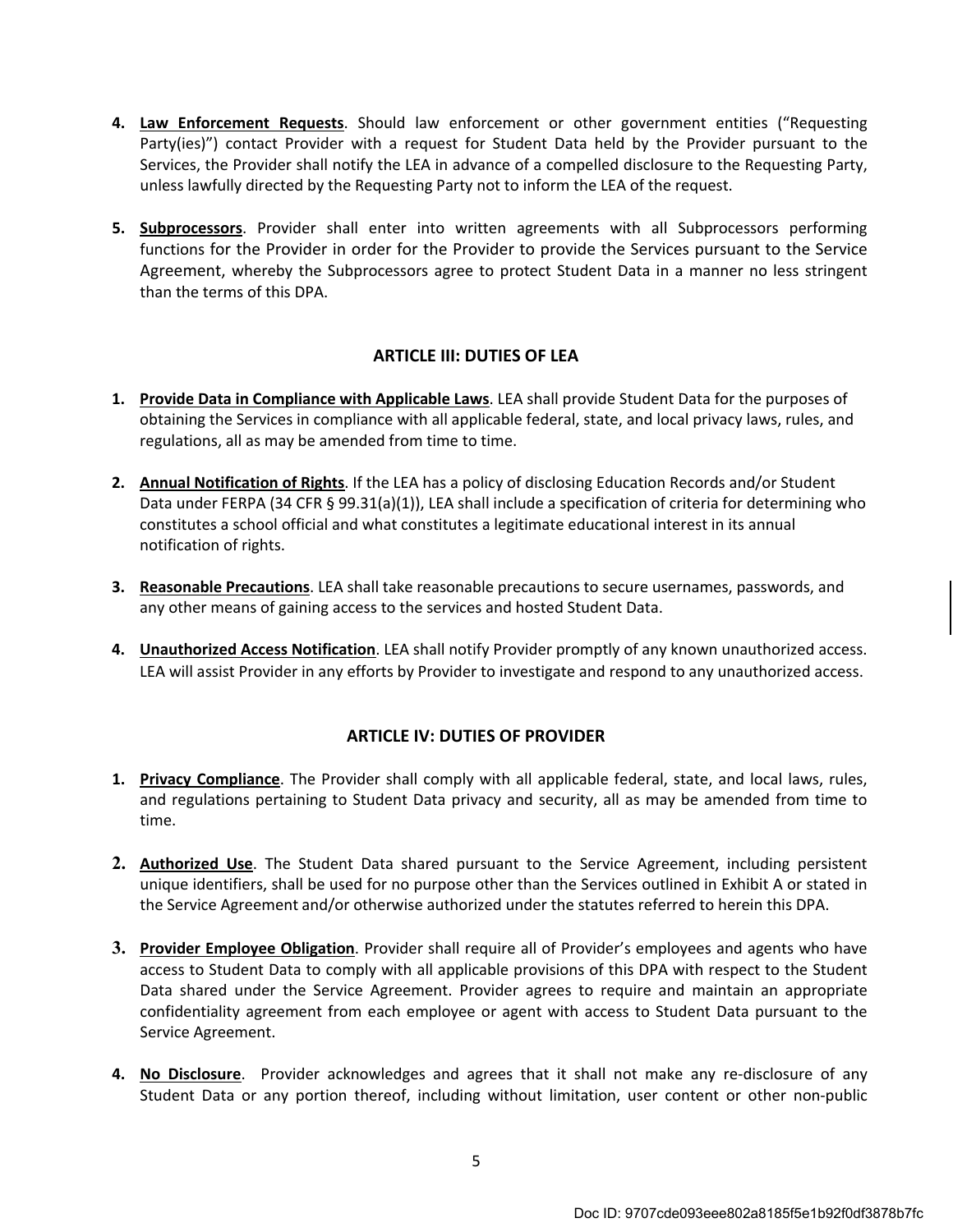information and/or personally identifiable information contained in the Student Data other than as directed or permitted by the LEA or this DPA. This prohibition against disclosure shall not apply to aggregate summaries of De-Identified information, Student Data disclosed pursuant to a lawfully issued subpoena or other legal process, or to subprocessors performing services on behalf of the Provider pursuant to this DPA. Provider will not Sell Student Data to any third party.

- 5. De-Identified Data: Provider agrees not to attempt to re-identify de-identified Student Data. De-Identified Data may be used by the Provider for those purposes allowed under FERPA and the following purposes: (1) assisting the LEA or other governmental agencies in conducting research and other studies; and (2) research and development of the Provider's educational sites, services, or applications, and to demonstrate the effectiveness of the Services; and (3) for adaptive learning purpose and for customized student learning. Provider's use of De-Identified Data shall survive termination of this DPA or any request by LEA to return or destroy Student Data. Except for Subprocessors, Provider agrees not to transfer de-identified Student Data to any party unless (a) that party agrees in writing not to attempt reidentification, and (b) prior written notice has been given to the LEA who has provided prior written consent for such transfer. Prior to publishing any document that names the LEA explicitly or indirectly, the Provider shall obtain the LEA's written approval of the manner in which de-identified data is presented. LEA consents to the Provider's sharing De-Identified Data with research partners for product improvement and development purposes, including research, develop and improve educational sites, services and applications and to demonstrate the effectiveness of Provider's products.
- 6. Disposition of Data. Provider shall delete Student Data at any time within ninety (90) days of receipt of request by the LEA. LEA is responsible for maintaining current class rosters and notifying Provider to destroy Student Data which the LEA no longer needed for the purposes of this DPA. Upon termination of this DPA, if no such notification is received, Provider shall destroy Student Data after a period of at least one year of inactivity, in accordance with Provider's standard data retention policies and procedures. If requested, Provider will transfer Student Data to LEA in a mutually agreeable format. The duty to dispose of Student Data shall not extend to Student Data that had been De-Identified or placed in a separate student account pursuant to Article II, Section 3.
- 7. Advertising Limitations. Provider is prohibited from using, disclosing, or selling Student Data to (a) inform, influence, or enable Targeted Advertising; or (b) develop a profile of a student, family member/guardian or group, for any purpose other than providing the Service to LEA. This section does not prohibit Provider from using Student Data (i) for adaptive learning or customized student learning (including generating personalized learning recommendations); or (ii) to make product recommendations to teachers or LEA employees; or (iii) to notify account holders about new education product updates, features, or services or from otherwise using Student Data as permitted in this DPA and its accompanying exhibits

## ARTICLE V: DATA PROVISIONS

- 1. Data Storage. Where required by applicable law, Student Data shall be stored within the United States. Upon request of the LEA, Provider will provide a list of the locations where Student Data is stored.
- 2. Audits. No more than once a year, or following unauthorized access, upon receipt of a written request from the LEA with at least ten (10) business days' notice and upon the execution of an appropriate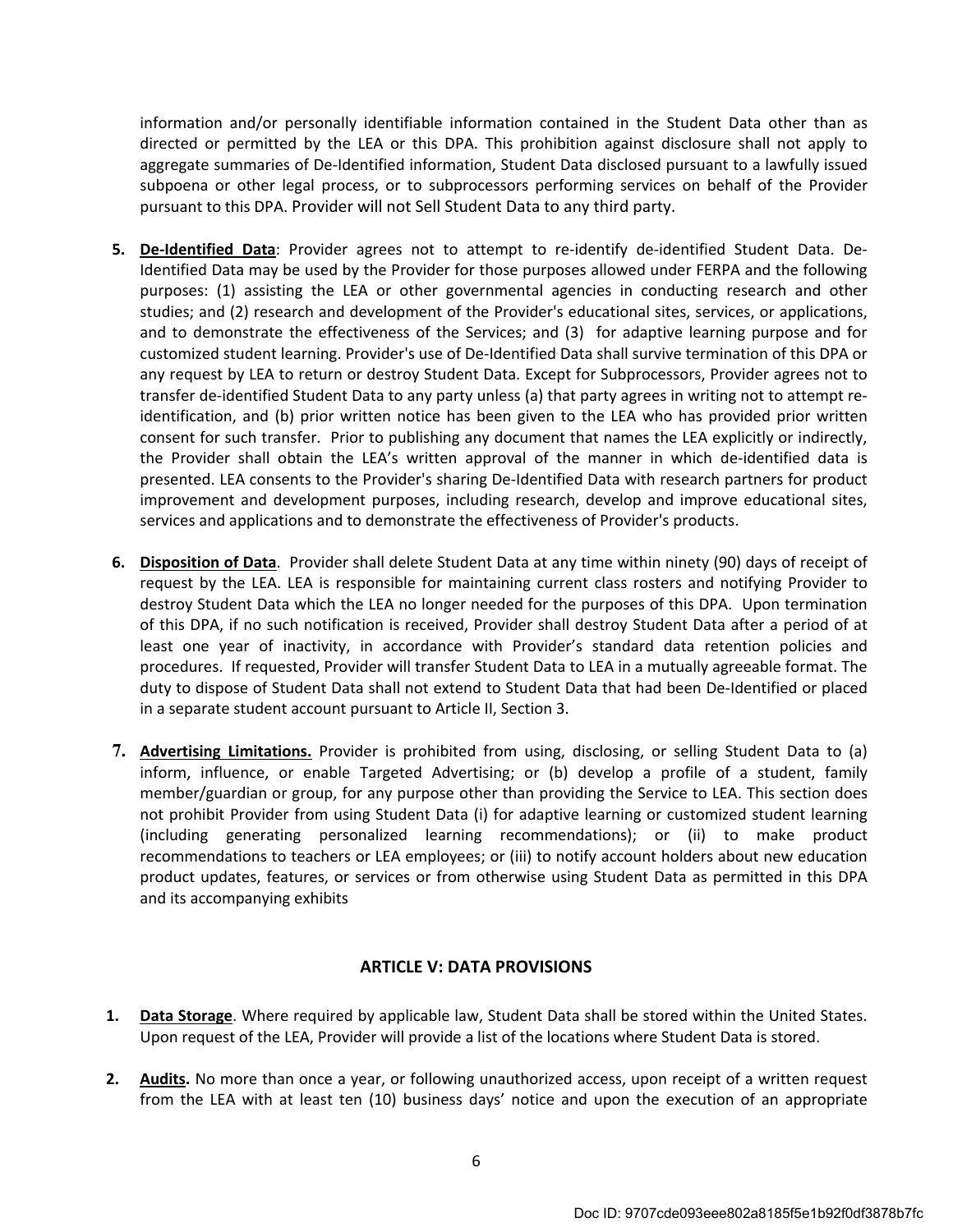confidentiality agreement, the Provider will allow the LEA to audit the security and privacy measures that are in place to ensure protection of Student Data or any portion thereof as it pertains to the delivery of services to the LEA . The Provider will cooperate reasonably with the LEA and any local, state, or federal agency with oversight authority or jurisdiction in connection with any audit or investigation of the Provider and/or delivery of Services to students and/or LEA, and shall provide reasonable access to the Provider's facilities, staff, agents and LEA's Student Data and all records pertaining to the Provider, LEA and delivery of Services to the LEA. Failure to reasonably cooperate shall be deemed a material breach of the DPA.

- 3. Data Security. The Provider agrees to utilize administrative, physical, and technical safeguards designed to protect Student Data from unauthorized access, disclosure, acquisition, destruction, use, or modification. The Provider shall adhere to any applicable law relating to data security. The provider shall implement an adequate Cybersecurity Framework based on one of the nationally recognized standards set forth in Exhibit "F". Exclusions, variations, or exemptions to the identified Cybersecurity Framework must be detailed in an attachment. Additionally, Provider may choose to further detail its security programs and measures that augment or are in addition to the Cybersecurity Framework in *Exhibit* "F". Provider shall provide, in the Standard Schedule to the DPA, contact information of an employee who LEA may contact if there are any data security concerns or questions.
- 4. Data Breach. In the event of an unauthorized release, disclosure or acquisition of Student Data that compromises the security, confidentiality or integrity of the Student Data maintained by the Provider the Provider shall provide notification to LEA within seventy-two (72) hours of confirmation of the incident, unless notification within this time limit would disrupt investigation of the incident by law enforcement. In such an event, notification shall be made within a reasonable time after the incident. Provider shall follow the following process:
	- (1) The security breach notification described above shall include, at a minimum, the following information to the extent known by the Provider and as it becomes available:
		- i. The name and contact information of the reporting LEA subject to this section.
		- ii. A list of the types of personal information that were or are reasonably believed to have been the subject of a breach.
		- iii. If the information is possible to determine at the time the notice is provided, then either (1) the date of the breach, (2) the estimated date of the breach, or (3) the date range within which the breach occurred. The notification shall also include the date of the notice.
		- iv. Whether the notification was delayed as a result of a law enforcement investigation, if that information is possible to determine at the time the notice is provided; and
		- v. A general description of the breach incident, if that information is possible to determine at the time the notice is provided.
	- (2) Provider agrees to adhere to all federal and state requirements with respect to a data breach related to the Student Data, including, when appropriate or required, the required responsibilities and procedures for notification and mitigation of any such data breach.
	- (3) Provider further acknowledges and agrees to have a written incident response plan that reflects best practices and is consistent with industry standards and federal and state law for responding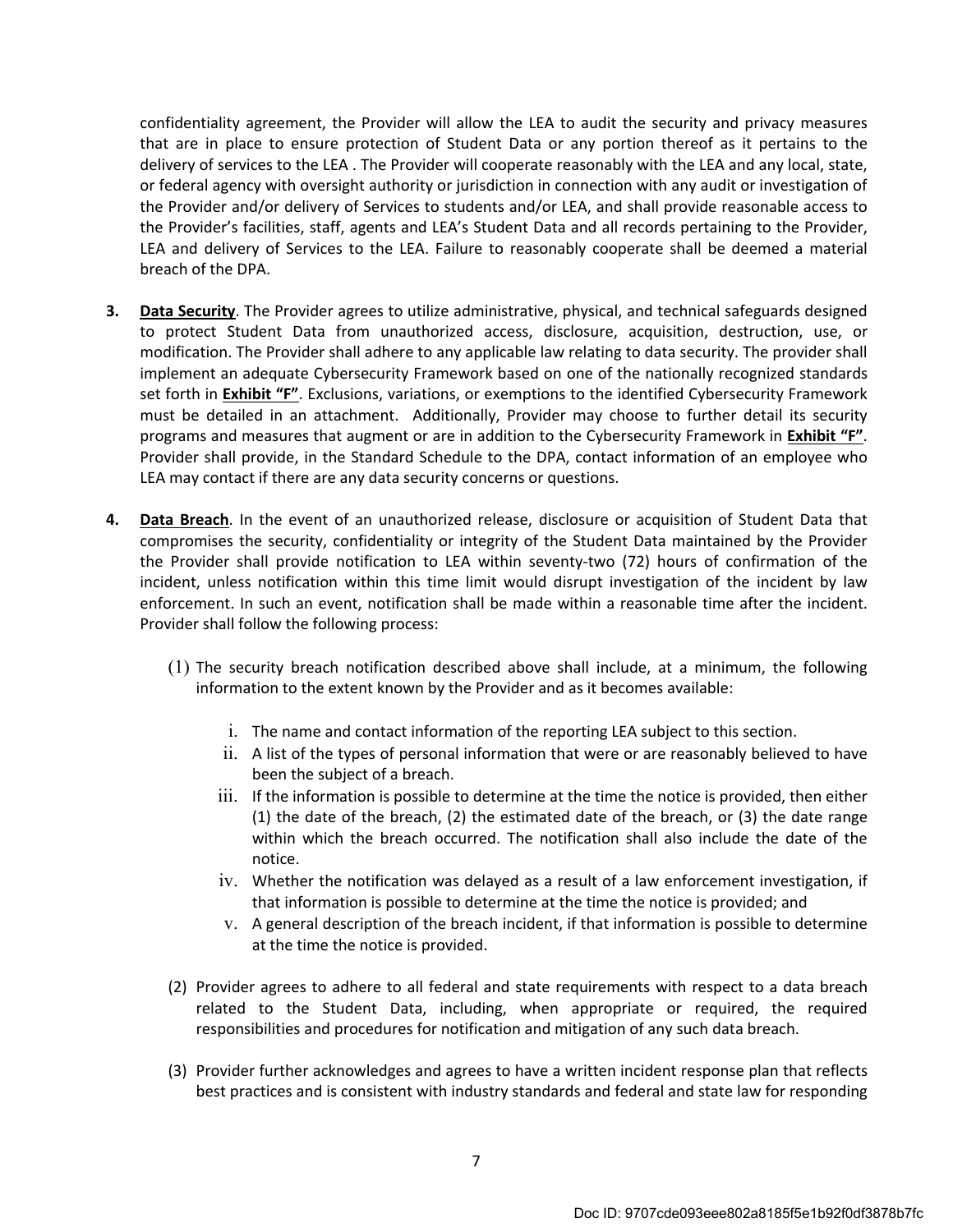to a data breach, breach of security, privacy incident or unauthorized acquisition or use of Student Data or any portion thereof, including personally identifiable information and agrees to provide LEA, upon request, with a summary of said written incident response plan.

- (4) LEA shall provide notice and facts surrounding the breach to the affected students, parents or guardians.
- (5) In the event of a breach originating from LEA's use of the Service, Provider shall cooperate with LEA to the extent necessary to expeditiously secure Student Data.

#### ARTICLE VI: GENERAL OFFER OF TERMS

Provider may, by signing the attached form of "General Offer of Privacy Terms" (General Offer, attached hereto as Exhibit "E"), be bound by the terms of Exhibit "E" to any other LEA who signs the acceptance on said Exhibit. The form is limited by the terms and conditions described therein.

#### ARTICLE VII: MISCELLANEOUS

- **1. Termination**. In the event that either Party seeks to terminate this DPA, they may do so by mutual written consent so long as the Service Agreement has lapsed or has been terminated. Either party may terminate this DPA and any service agreement or contract if the other party breaches any terms of this DPA.
- 2. Effect of Termination Survival. If the Service Agreement is terminated, the Provider shall destroy all of LEA's Student Data pursuant to Article IV, section 6.
- **3. Priority of Agreements**. This DPA shall govern the treatment of Student Data in order to comply with the privacy protections, including those found in FERPA and all applicable privacy statutes identified in this DPA. In the event there is conflict between the terms of the DPA and the Service Agreement, Terms of Service, Privacy Policies, or with any other bid/RFP, license agreement, or writing, the terms of this DPA shall apply and take precedence. In the event of a conflict between the SDPC Standard Clauses and the Supplemental State Terms, the Supplemental State Terms will control. Except as described in this paragraph herein, all other provisions of the Service Agreement shall remain in effect.
- 4. Entire Agreement. This DPA and the Service Agreement constitute the entire agreement of the Parties relating to the subject matter hereof and supersedes all prior communications, representations, or agreements, oral or written, by the Parties relating thereto. This DPA may be amended and the observance of any provision of this DPA may be waived (either generally or in any particular instance and either retroactively or prospectively) only with the signed written consent of both Parties. Neither failure nor delay on the part of any Party in exercising any right, power, or privilege hereunder shall operate as a waiver of such right, nor shall any single or partial exercise of any such right, power, or privilege preclude any further exercise thereof or the exercise of any other right, power, or privilege.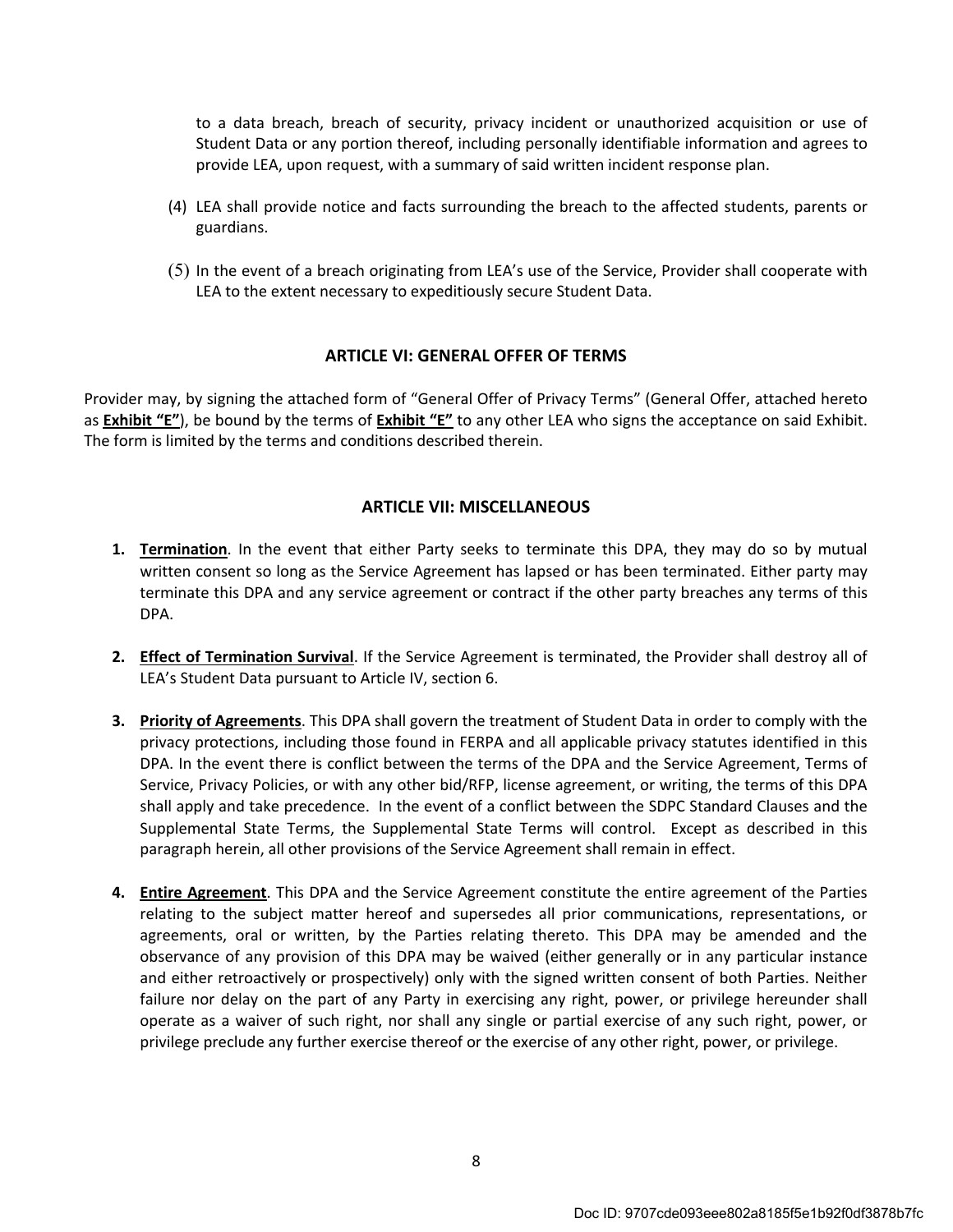- 5. Severability. Any provision of this DPA that is prohibited or unenforceable in any jurisdiction shall, as to such jurisdiction, be ineffective to the extent of such prohibition or unenforceability without invalidating the remaining provisions of this DPA, and any such prohibition or unenforceability in any jurisdiction shall not invalidate or render unenforceable such provision in any other jurisdiction. Notwithstanding the foregoing, if such provision could be more narrowly drawn so as not to be prohibited or unenforceable in such jurisdiction while, at the same time, maintaining the intent of the Parties, it shall, as to such jurisdiction, be so narrowly drawn without invalidating the remaining provisions of this DPA or affecting the validity or enforceability of such provision in any other jurisdiction.
- 6. Governing Law; Venue and Jurisdiction. THIS DPA WILL BE GOVERNED BY AND CONSTRUED IN ACCORDANCE WITH THE LAWS OF THE STATE OF THE LEA, WITHOUT REGARD TO CONFLICTS OF LAW PRINCIPLES. EACH PARTY CONSENTS AND SUBMITS TO THE SOLE AND EXCLUSIVE JURISDICTION TO THE STATE AND FEDERAL COURTS FOR THE COUNTY OF THE LEA FOR ANY DISPUTE ARISING OUT OF OR RELATING TO THIS DPA OR THE TRANSACTIONS CONTEMPLATED HEREBY.
- **7. Successors Bound:** This DPA is and shall be binding upon the respective successors in interest to Provider in the event of a merger, acquisition, consolidation or other business reorganization or sale of all or substantially all of the assets of such business In the event that the Provider sells, merges, or otherwise disposes of its business to a successor during the term of this DPA, the Provider shall provide written notice to the LEA no later than sixty (60) days after the closing date of sale, merger, or disposal. Such notice shall include a written, signed assurance that the successor will assume the obligations of the DPA and any obligations with respect to Student Data within the Service Agreement. The LEA has the authority to terminate the DPA if it disapproves of the successor to whom the Provider is selling, merging, or otherwise disposing of its business.
- 8. Authority. Each party represents that it is authorized to bind to the terms of this DPA, including confidentiality and destruction of Student Data and any portion thereof contained therein, all related or associated institutions, individuals, employees or contractors who may have access to the Student Data and/or any portion thereof.
- 9. Waiver. No delay or omission by either party to exercise any right hereunder shall be construed as a waiver of any such right and both parties reserve the right to exercise any such right from time to time, as often as may be deemed expedient.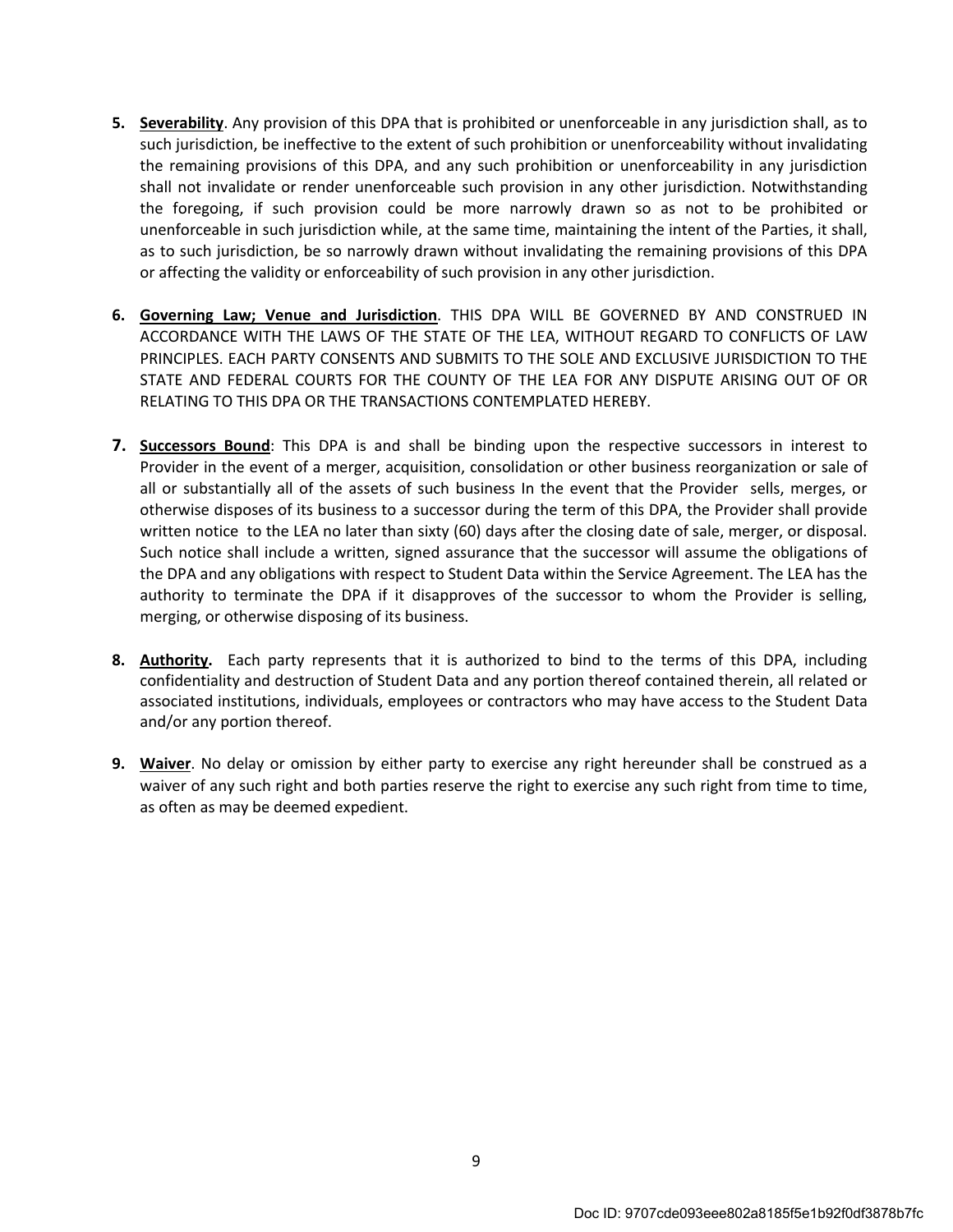## EXHIBIT "A"

#### DESCRIPTION OF SERVICES

Amplify Education Inc. ("Amplify") provides core curriculum and supplemental programs and services in ELA, math, and science, and formative assessment products in early reading and math.

The selected items in Exhibit B list all categories of data which may be collected from Amplify's products. If you have questions about which data elements are collected for your LEA's selected products, please contact privacy@amplify.com.

Amplify uses Student Data collected from, or on behalf of, an LEA to support the learning experience, to provide Amplify products to the LEA and to ensure secure and effective operation of our products, including: for purposes requested or authorized by the LEA; for adaptive or personalized learning purposes, provided that Student Data is not disclosed; for customer support purposes, to respond to the inquiries and fulfill the requests of LEAs and their authorized users; to enforce product access and security controls; and to conduct system audits and improve protections against the misuse of our products, or to detect and prevent fraud and other harmful activities. Amplify may use de-identified or aggregate data for purposes allowed under FERPA and other applicable laws, to research, develop and improve educational sites, services and applications and to demonstrate the effectiveness of the Amplify Products.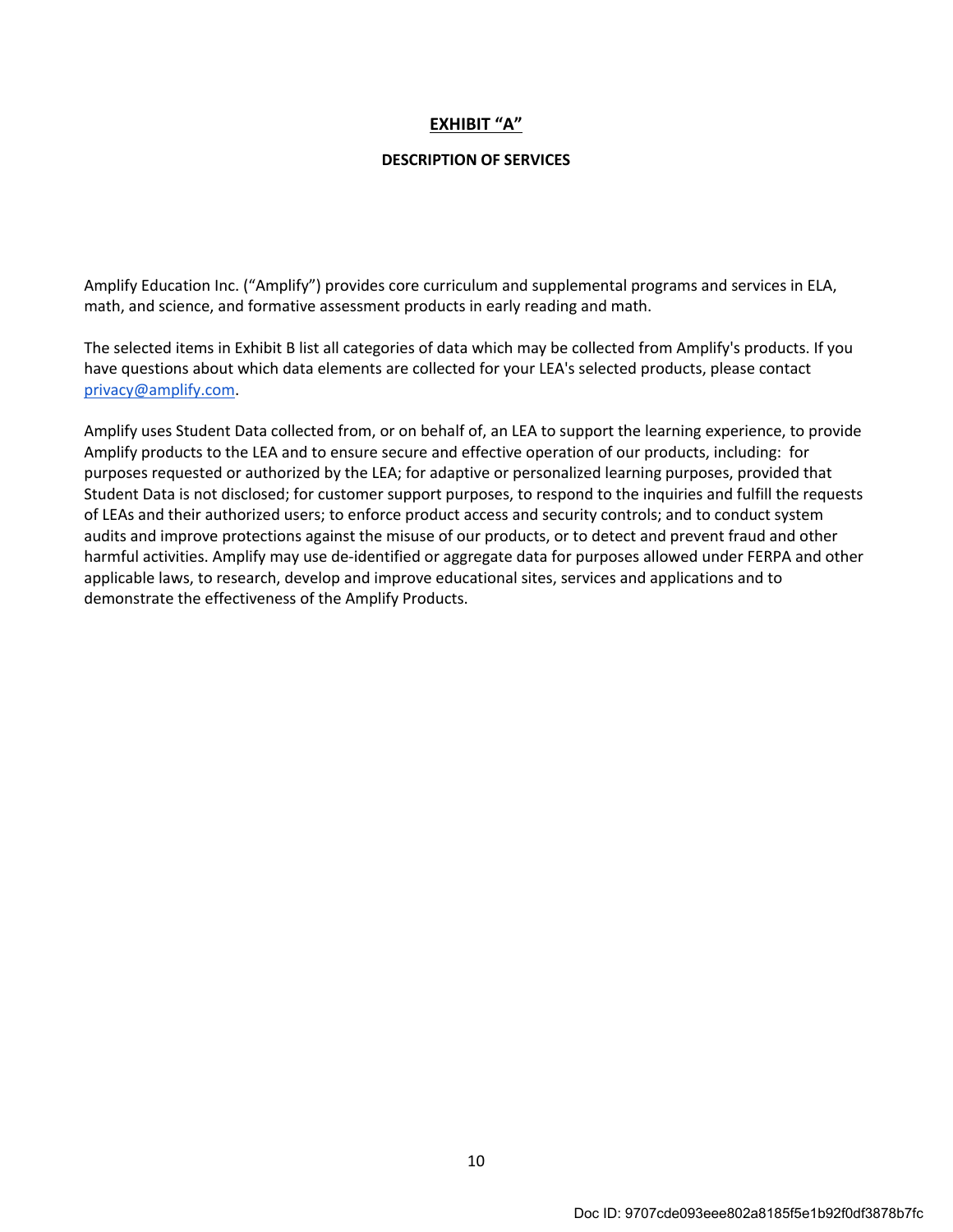| <b>Category of Data</b>           | <b>Elements</b>                                                                                                                                                     | <b>Check if Used</b><br>by Your System |
|-----------------------------------|---------------------------------------------------------------------------------------------------------------------------------------------------------------------|----------------------------------------|
| <b>Application Technology</b>     | IP Addresses of users, Use of cookies, etc.                                                                                                                         | x                                      |
| Meta Data                         | Other application technology meta data-Please specify:<br><b>Browser User Agent</b><br>$\bullet$<br>Operating system brand and version<br>Browser brand and version | x                                      |
| <b>Application Use Statistics</b> | Meta data on user interaction with application                                                                                                                      | x                                      |
| Assessment                        | Standardized test scores                                                                                                                                            |                                        |
|                                   | Observation data                                                                                                                                                    | x                                      |
|                                   | Other assessment data-Please specify:<br>Formative observational and online assessment;<br>Formative observational assessment                                       | x                                      |
| Attendance                        | Student school (daily) attendance data                                                                                                                              |                                        |
|                                   | Student class attendance data                                                                                                                                       |                                        |
| Communications                    | Online communications captured (emails, blog entries)                                                                                                               |                                        |
| Conduct                           | Conduct or behavioral data                                                                                                                                          |                                        |
| Demographics                      | Date of Birth                                                                                                                                                       | x                                      |
|                                   | Place of Birth                                                                                                                                                      |                                        |
|                                   | Gender                                                                                                                                                              | x * optional                           |
|                                   | Ethnicity or race                                                                                                                                                   | x * optional                           |
|                                   | Language information (native, or primary language spoken by<br>student)                                                                                             | x * optional                           |
|                                   | Other demographic information-Please specify:                                                                                                                       |                                        |
| Enrollment                        | Student school enrollment                                                                                                                                           | x                                      |
|                                   | Student grade level                                                                                                                                                 | X                                      |
|                                   | Homeroom                                                                                                                                                            | x * optional                           |
|                                   | Guidance counselor                                                                                                                                                  |                                        |
|                                   | Specific curriculum programs                                                                                                                                        | X                                      |
|                                   | Year of graduation                                                                                                                                                  |                                        |
|                                   | Other enrollment information-Please specify:                                                                                                                        |                                        |
| Parent/Guardian Contact           | Address                                                                                                                                                             |                                        |

# EXHIBIT "B" SCHEDULE OF DATA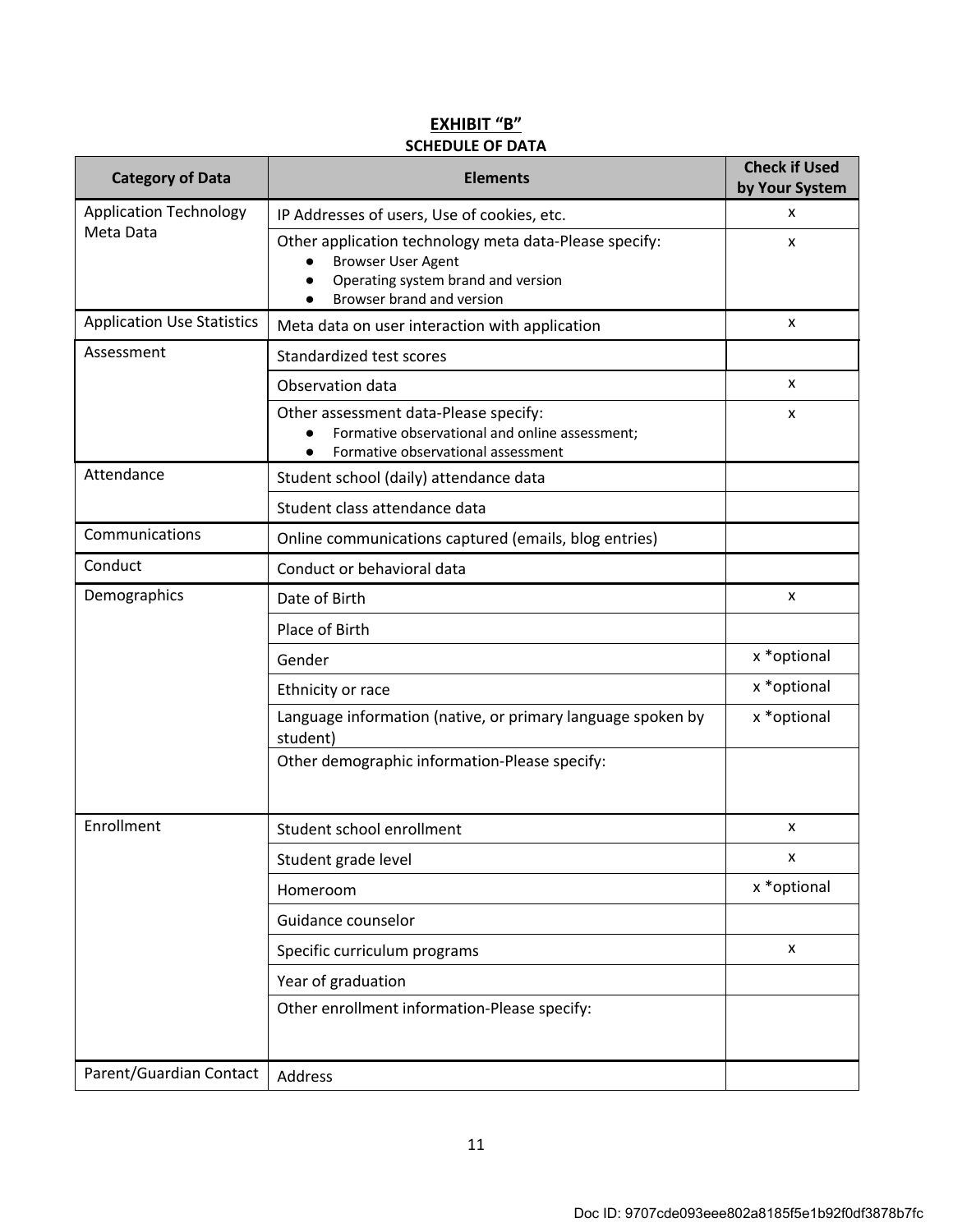| Information                          | Email                                                                                                                        |              |
|--------------------------------------|------------------------------------------------------------------------------------------------------------------------------|--------------|
|                                      | Phone                                                                                                                        |              |
| Parent/Guardian ID                   | Parent ID number (created to link parents to students)                                                                       |              |
| Parent/Guardian Name                 | First and/or Last                                                                                                            |              |
| Schedule                             | Student scheduled courses                                                                                                    | x            |
|                                      | Teacher names                                                                                                                | x            |
| Special Indicator                    | English language learner information                                                                                         | x * optional |
|                                      | Low income status                                                                                                            | x * optional |
|                                      | Medical alerts/ health data                                                                                                  |              |
|                                      | Student disability information                                                                                               | x * optional |
|                                      | Specialized education services (IEP or 504)                                                                                  | x * optional |
|                                      | Living situations (homeless/foster care)                                                                                     |              |
|                                      | Other indicator information-Please specify:<br>School food service eligibility<br>Limited english proficiency<br>$\bullet$   | x * optional |
| <b>Student Contact</b>               | <b>Address</b>                                                                                                               |              |
| Information                          | Email                                                                                                                        | x            |
|                                      | Phone                                                                                                                        |              |
| <b>Student Identifiers</b>           | Local (School district) ID number                                                                                            | x            |
|                                      | State ID number                                                                                                              |              |
|                                      | Provider/App assigned student ID number                                                                                      |              |
|                                      | Student app username                                                                                                         | x * optional |
|                                      | Student app passwords                                                                                                        | x * optional |
| <b>Student Name</b>                  | First and/or Last                                                                                                            | x            |
| Student In App<br>Performance        | Program/application performance (typing program-student<br>types 60 wpm, reading program-student reads below grade<br>level) | x            |
| <b>Student Program</b><br>Membership | Academic or extracurricular activities a student may belong to<br>or participate in                                          |              |
| <b>Student Survey</b><br>Responses   | Student responses to surveys or questionnaires                                                                               |              |
| Student work                         | Student generated content; writing, pictures, etc.                                                                           | x            |
|                                      | Other student work data -Please specify:                                                                                     |              |
| Transcript                           | Student course grades                                                                                                        |              |
|                                      | Student course data                                                                                                          |              |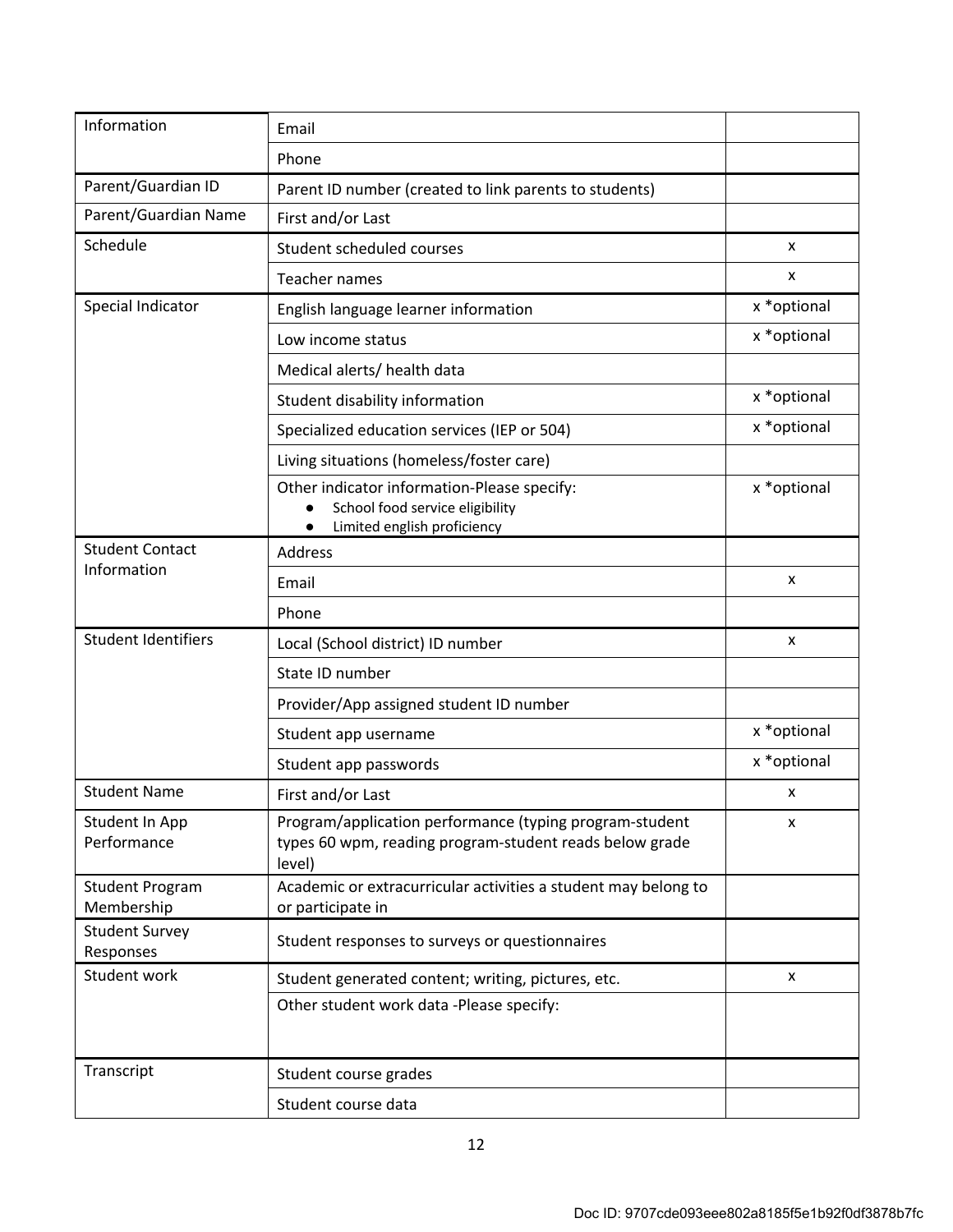|                | Student course grades/ performance scores                                                                                       |  |
|----------------|---------------------------------------------------------------------------------------------------------------------------------|--|
|                | Other transcript data - Please specify:                                                                                         |  |
|                |                                                                                                                                 |  |
| Transportation | Student bus assignment                                                                                                          |  |
|                | Student pick up and/or drop off location                                                                                        |  |
|                | Student bus card ID number                                                                                                      |  |
|                | Other transportation data - Please specify:                                                                                     |  |
|                |                                                                                                                                 |  |
| Other          | Please list each additional data element used, stored, or<br>collected by your application:                                     |  |
|                |                                                                                                                                 |  |
| None           | No Student Data collected at this time. Provider will<br>immediately notify LEA if this designation is no longer<br>applicable. |  |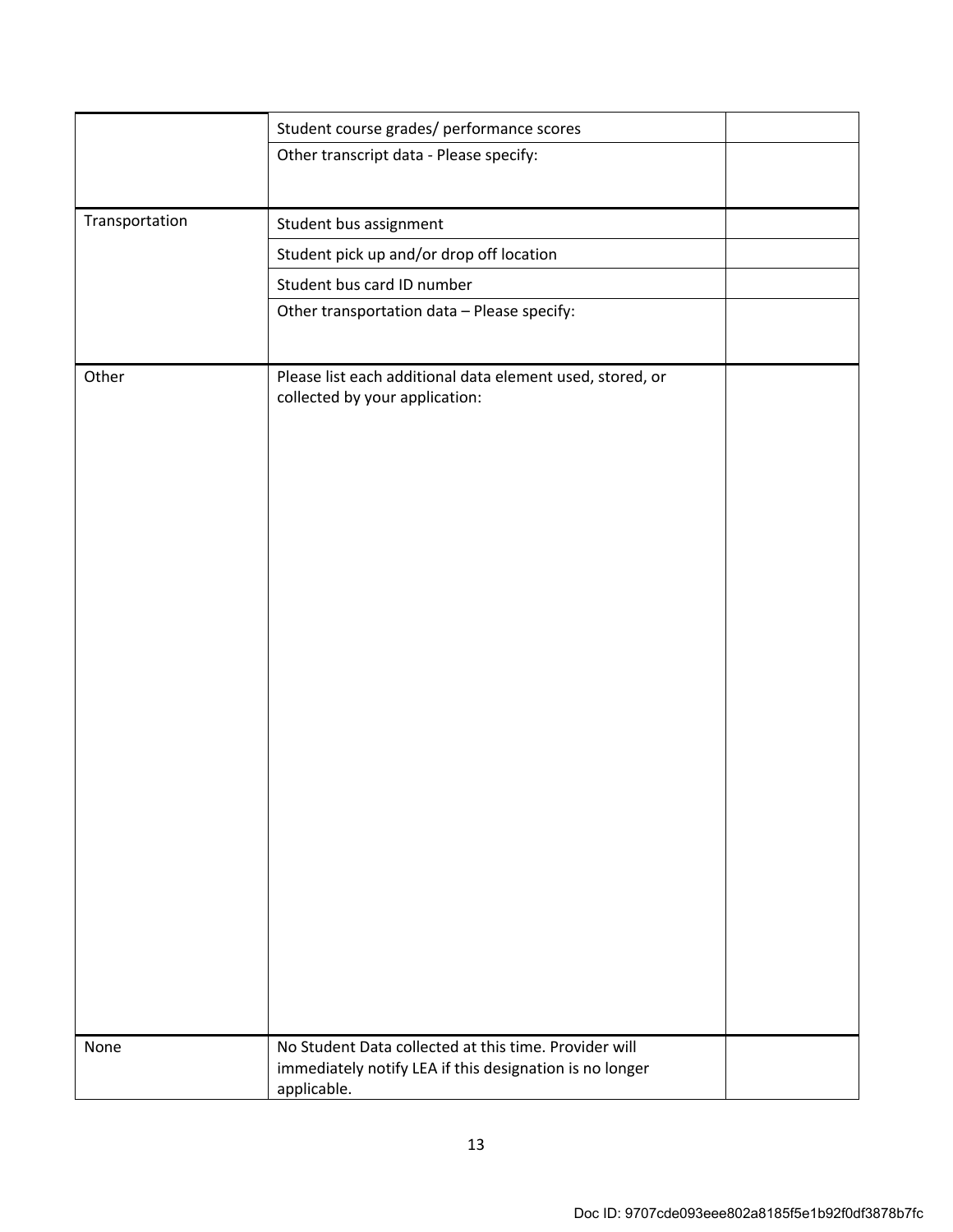# EXHIBIT "C" DEFINITIONS

De-Identified Data and De-Identification: Records and information are considered to be de-identified when all personally identifiable information has been removed or obscured, such that the remaining information does not reasonably identify a specific individual, including, but not limited to, any information that, alone or in combination is linkable to a specific student and provided that the educational agency, or other party, has made a reasonable determination that a student's identity is not personally identifiable, taking into account reasonable available information.

Educational Records: Educational Records are records, files, documents, and other materials directly related to a student and maintained by the school or local education agency, or by a person acting for such school or local education agency, including but not limited to, records encompassing all the material kept in the student's cumulative folder, such as general identifying data, records of attendance and of academic work completed, records of achievement, and results of evaluative tests, health data, disciplinary status, test protocols and individualized education programs.

Metadata: means information that provides meaning and context to other data being collected; including, but not limited to: date and time records and purpose of creation Metadata that have been stripped of all direct and indirect identifiers are not considered Personally Identifiable Information.

Operator: means the operator of an internet website, online service, online application, or mobile application with actual knowledge that the site, service, or application is used for K–12 school purposes. Any entity that operates an internet website, online service, online application, or mobile application that has entered into a signed, written agreement with an LEA to provide a service to that LEA shall be considered an "operator" for the purposes of this section.

Originating LEA: An LEA who originally executes the DPA in its entirety with the Provider.

Provider: For purposes of the DPA, the term "Provider" means provider of digital educational software or services, including cloud-based services, for the digital storage, management, and retrieval of Student Data. Within the DPA the term "Provider" includes the term "Third Party" and the term "Operator" as used in applicable state statutes.

Student Generated Content: The term "student-generated content" means materials or content created by a student in the services including, but not limited to, essays, research reports, portfolios, creative writing, music or other audio files, photographs, videos, and account information that enables ongoing ownership of student content.

School Official: For the purposes of this DPA and pursuant to 34 CFR § 99.31(b), a School Official is a contractor that: (1) Performs an institutional service or function for which the agency or institution would otherwise use employees; (2) Is under the direct control of the agency or institution with respect to the use and maintenance of Student Data including Education Records; and (3) Is subject to 34 CFR § 99.33(a) governing the use and redisclosure of personally identifiable information from Education Records.

Service Agreement: Refers to the Contract, Purchase Order or Terms of Service or Terms of Use.

Student Data: Student Data includes any data, whether gathered by Provider or provided by LEA or its users, students, or students' parents/guardians, that is descriptive of the student including, but not limited to, information in the student's educational record or email, first and last name, birthdate, home or other physical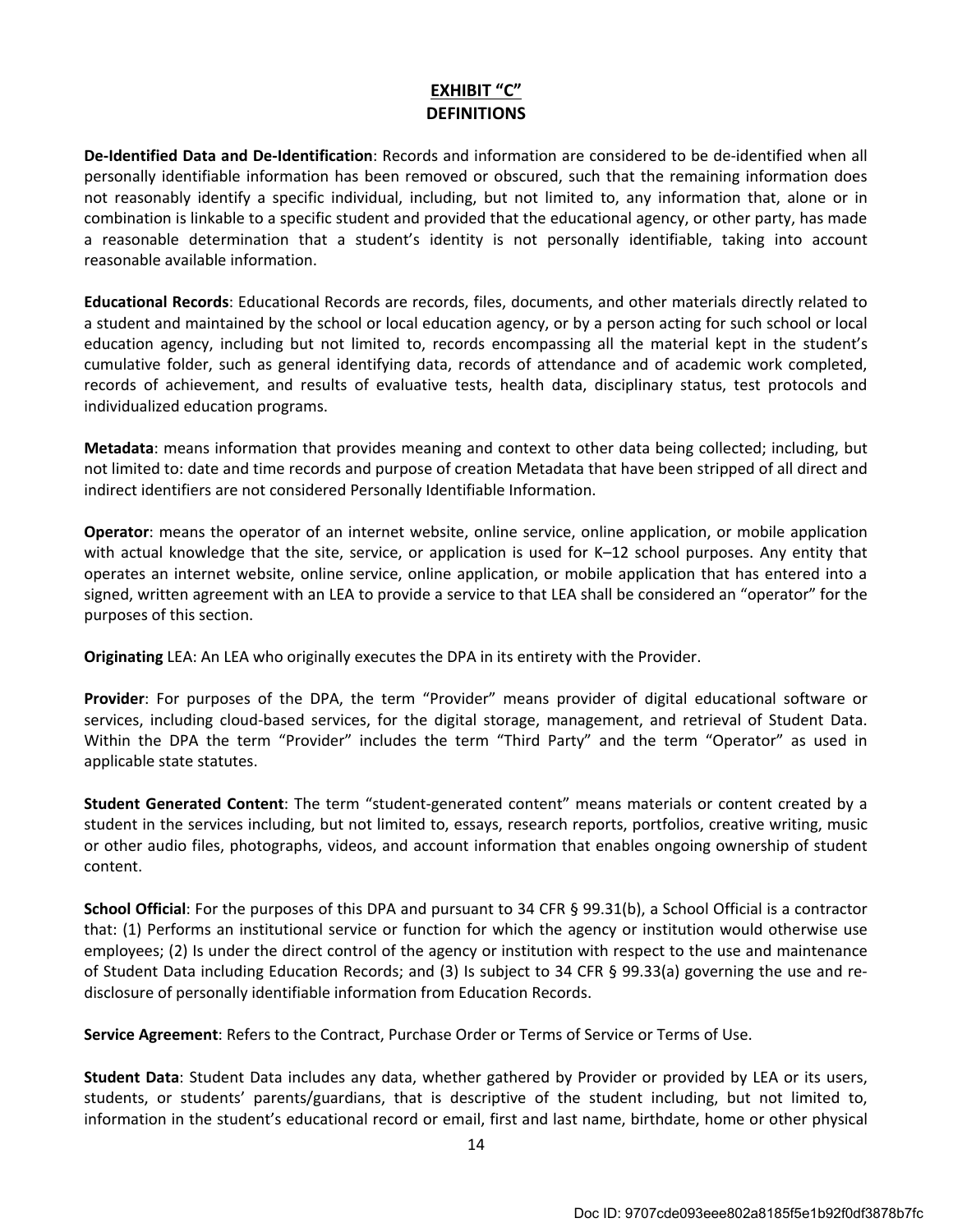address, telephone number, email address, or other information allowing physical or online contact, discipline records, videos, test results, special education data, juvenile dependency records, grades, evaluations, criminal records, medical records, health records, social security numbers, biometric information, disabilities, socioeconomic information, individual purchasing behavior or preferences, food purchases, political affiliations, religious information, text messages, documents, student identifiers, search activity, photos, voice recordings, geolocation information, parents' names, or any other information or identification number that would provide information about a specific student. Student Data includes Meta Data. Student Data further includes "personally identifiable information (PII)," as defined in 34 C.F.R. § 99.3 and as defined under any applicable state law. Student Data shall constitute Education Records for the purposes of this DPA, and for the purposes of federal, state, and local laws and regulations. Student Data as specified in Exhibit "B" is confirmed to be collected or processed by the Provider pursuant to the Services. Student Data shall not constitute that information that has been anonymized or de-identified, or anonymous usage data regarding a student's use of Provider's services.

Subprocessor: For the purposes of this DPA, the term "Subprocessor" (sometimes referred to as the "Subcontractor") means a party other than LEA or Provider, who Provider uses for data collection, analytics, storage, or other service to operate and/or improve its service, and who has access to Student Data.

Subscribing LEA: An LEA that was not party to the original Service Agreement and who accepts the Provider's General Offer of Privacy Terms.

Targeted Advertising: means presenting an advertisement to a student where the selection of the advertisement is based on Student Data or inferred over time from the usage of the operator's Internet web site, online service or mobile application by such student or the retention of such student's online activities or requests over time for the purpose of targeting subsequent advertisements. "Targeted advertising" does not include any advertising to a student on an Internet web site based on the content of the web page or in response to a student's response or request for information or feedback.

Third Party: The term "Third Party" means a provider of digital educational software or services, including cloudbased services, for the digital storage, management, and retrieval of Education Records and/or Student Data, as that term is used in some state statutes. However, for the purpose of this DPA, the term "Third Party" when used to indicate the provider of digital educational software or services is replaced by the term "Provider."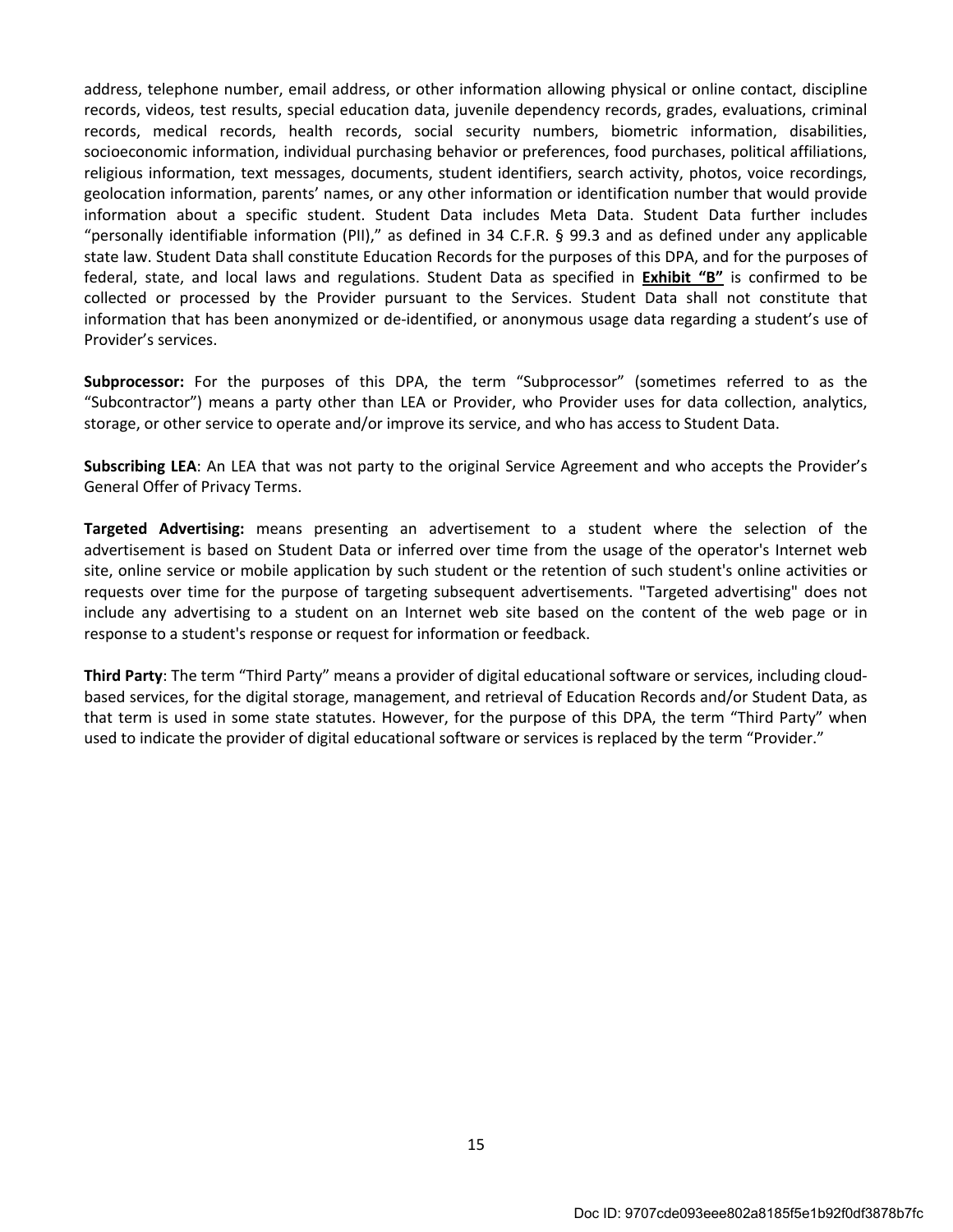#### EXHIBIT "D" DIRECTIVE FOR DISPOSITION OF DATA

[Insert Name of District or LEA] Provider to dispose of data obtained by Provider pursuant to the terms of the Service Agreement between LEA and Provider. The terms of the Disposition are set forth below:

1. Extent of Disposition

\_\_\_\_\_ Disposition is partial. The categories of data to be disposed of are set forth below or are found in an attachment to this Directive:

#### [Insert categories of data here]

\_\_\_\_\_ Disposition is Complete. Disposition extends to all categories of data.

2. Nature of Disposition

\_\_\_\_\_ Disposition shall be by destruction or deletion of data.

\_\_\_\_\_\_\_\_\_\_\_\_\_\_\_\_\_\_\_\_\_\_\_\_\_\_\_\_\_\_\_\_\_\_\_\_\_\_\_\_ \_\_\_\_\_\_\_\_\_\_\_\_\_\_\_\_\_\_

\_\_\_\_\_ Disposition shall be by a transfer of data. The data shall be transferred to the following site as follows:

[Insert or attach special instructions]

3. Schedule of Disposition

Data shall be disposed of by the following date:

**\_\_\_\_\_** As soon as commercially practicable.

By [Insert Date]

4. Signature

Authorized Representative of LEA Date

5. Verification of Disposition of Data

\_\_\_\_\_\_\_\_\_\_\_\_\_\_\_\_\_\_\_\_\_\_\_\_\_\_\_\_\_\_\_\_\_\_\_\_\_\_\_\_\_ \_\_\_\_\_\_\_\_\_\_\_\_\_\_ Authorized Representative of Company Theorem 2012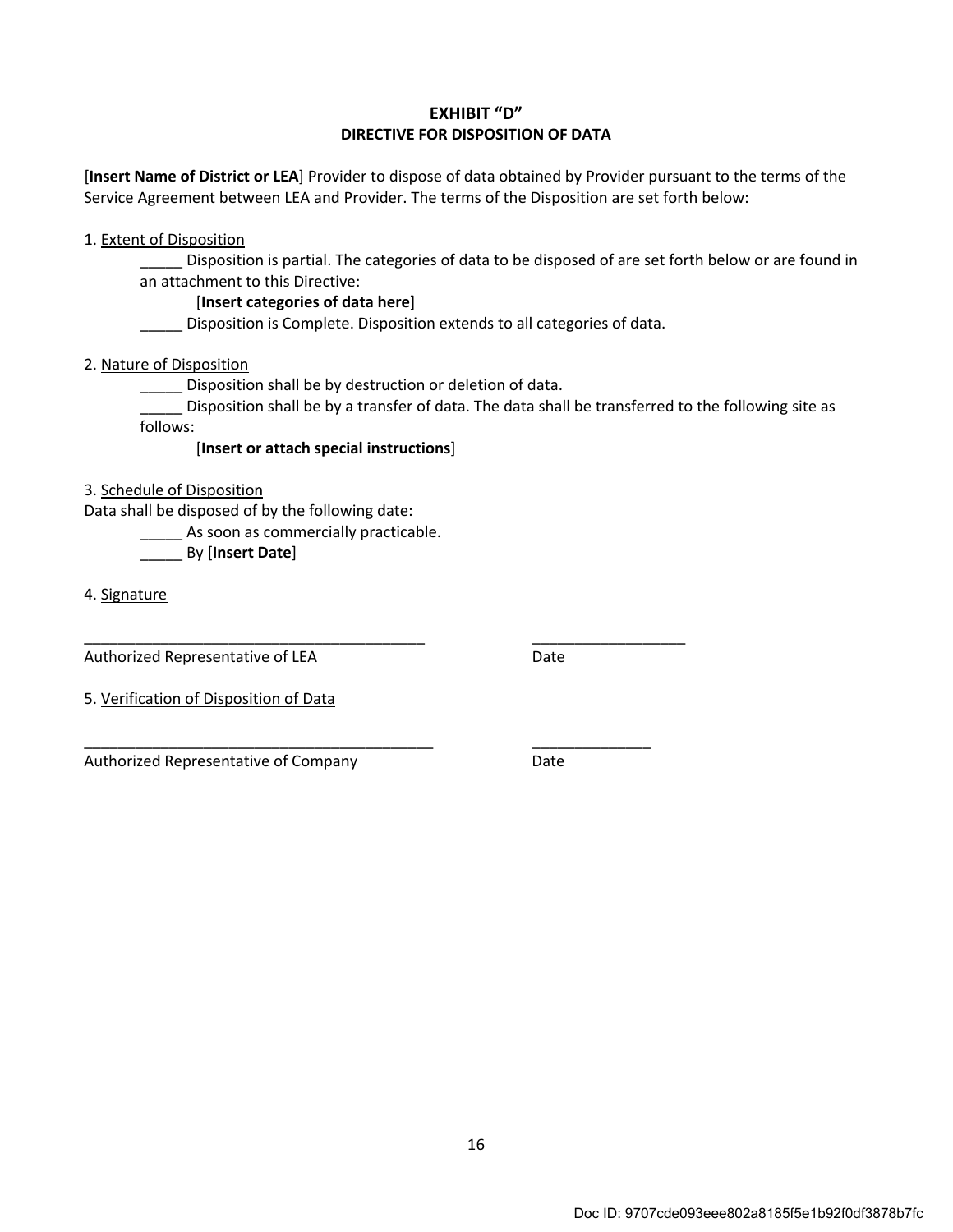## EXHIBIT "F" DATA SECURITY REQUIREMENTS

#### Adequate Cybersecurity Frameworks 2/24/2020

The Education Security and Privacy Exchange ("Edspex") works in partnership with the Student Data Privacy Consortium and industry leaders to maintain a list of known and credible cybersecurity frameworks which can protect digital learning ecosystems chosen based on a set of guiding cybersecurity principles\* ("Cybersecurity Frameworks") that may be utilized by Provider .

| <b>MAINTAINING ORGANIZATION/GROUP</b>                                                   | <b>FRAMEWORK(S)</b>                                                                                                                  |
|-----------------------------------------------------------------------------------------|--------------------------------------------------------------------------------------------------------------------------------------|
| National Institute of Standards and<br>Technology                                       | NIST Cybersecurity Framework Version 1.1                                                                                             |
| National Institute of Standards and<br>Technology                                       | NIST SP 800-53, Cybersecurity Framework for<br>Improving Critical Infrastructure Cybersecurity<br>(CSF), Special Publication 800-171 |
| <b>International Standards Organization</b>                                             | Information technology - Security techniques<br>- Information security management systems<br>(ISO 27000 series)                      |
| Secure Controls Framework Council, LLC                                                  | Security Controls Framework (SCF)                                                                                                    |
| Center for Internet Security                                                            | CIS Critical Security Controls (CSC, CIS Top 20)                                                                                     |
| Office of the Under Secretary of Defense for<br>Acquisition and Sustainment (OUSD(A&S)) | <b>Cybersecurity Maturity Model Certification</b><br>(CMMC, ~FAR/DFAR)                                                               |

Cybersecurity Frameworks

Please visit http://www.edspex.org for further details about the noted frameworks.

\*Cybersecurity Principles used to choose the Cybersecurity Frameworks are located here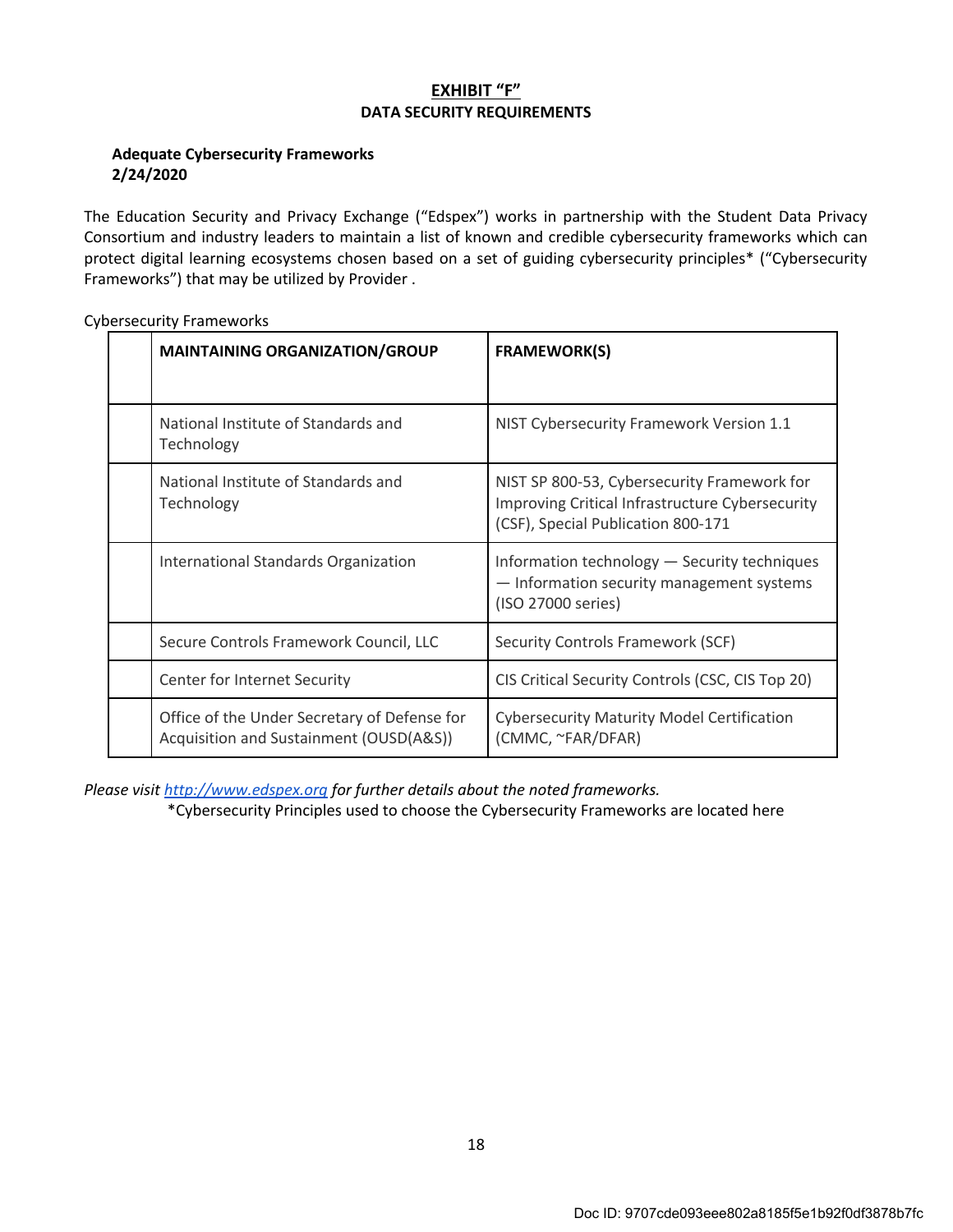# EXHIBIT "G" Massachusetts

WHEREAS, the documents and data transferred from LEAs and created by the Provider's Services are also subject to several state laws in Massachusetts. Specifically, those laws are 603 C.M.R. 23.00, Massachusetts General Law, Chapter 71, Sections 34D to 34H and 603 CMR 28.00; and

WHEREAS, the Parties wish to enter into these supplemental terms to the DPA to ensure that the Services provided conform to the requirements of the privacy laws referred to above and to establish implementing procedures and duties;

WHEREAS, the Parties wish these terms to be hereby incorporated by reference into the DPA in their entirety for Massachusetts;

NOW THEREFORE, for good and valuable consideration, the parties agree as follows:

- 1. In Article IV, Section 2, replace "otherwise authorized," with "otherwise required" and delete "or stated in the Service Agreement."
- 2. All employees of the Provider who will have direct contact with students shall pass criminal background checks.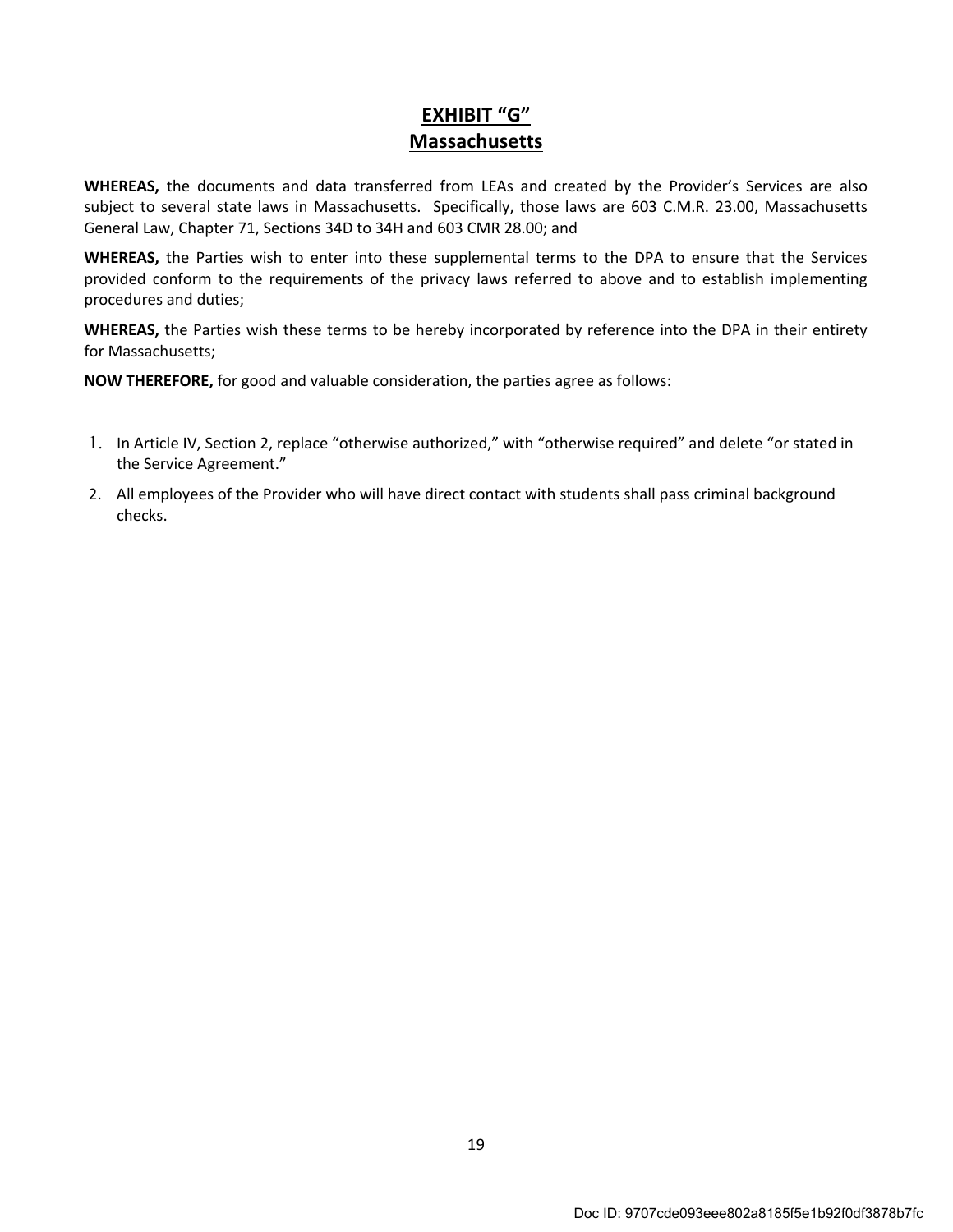# EXHIBIT "G" Rhode Island

WHEREAS, the documents and data transferred from LEAs and created by the Provider's Services are also subject to several state laws in Rhode Island. Specifically, those laws are R.I.G.L. 16-71-1, et. seq., R.I.G.L. 16- 104-1, and R.I.G.L., 11-49.3 et. seq.; and

WHEREAS, the Parties wish to enter into these supplemental terms to the DPA to ensure that the Services provided conform to the requirements of the privacy laws referred to above and to establish implementing procedures and duties;

WHEREAS, the Parties wish these terms to be hereby incorporated by reference into the DPA in their entirety for Rhode Island;

NOW THEREFORE, for good and valuable consideration, the parties agree as follows:

- 1. In Article IV, Section 2, replace "otherwise authorized," with "otherwise required" and delete "or stated in the Service Agreement."
- 2. All employees of the Provider who will have direct contact with students shall pass criminal background checks.
- 3. The Provider agrees that this DPA serves as its written certification of its compliance with R.I.G.L. 16- 104-1.
- 4. The Provider agrees to implement and maintain a risk-based information security program that contains reasonable security procedures.
- 5. In the case of a data breach, as a part of the security breach notification outlined in Article V, Section 4(1), the Provider agrees to provide the following additional information:
	- i. Information about what the Provider has done to protect individuals whose information has been breached, including toll free numbers and websites to contact:
		- 1. The credit reporting agencies
		- 2. Remediation service providers
		- 3. The attorney general
	- ii. Advice on steps that the person whose information has been breached may take to protect himself or herself.
	- iii. A clear and concise description of the affected parent, legal guardian, staff member, or eligible student's ability to file or obtain a police report; how an affected parent, legal guardian, staff member, or eligible student's requests a security freeze and the necessary information to be provided when requesting the security freeze; and that fees may be required to be paid to the consumer reporting agencies.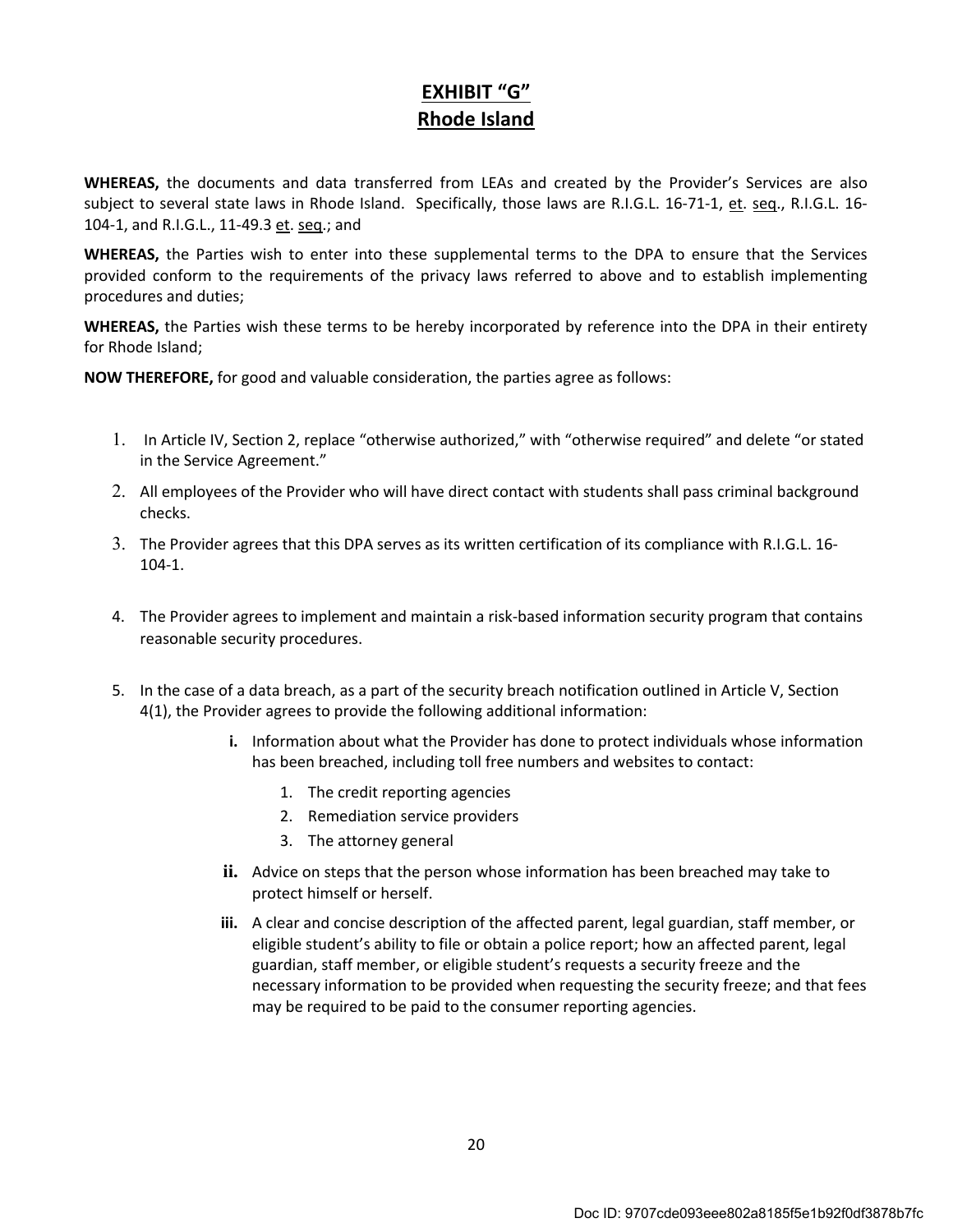# EXHIBIT "G" New Hampshire

WHEREAS, the documents and data transferred from LEAs and created by the Provider's Services are also subject to several state laws in New Hampshire. Specifically, those laws are RSA 189:1-e and 189:65-68-a; RSA 186; NH Admin. Code Ed. 300 and NH Admin. Code Ed. 1100; and

WHEREAS, the Parties wish to enter into these supplemental terms to the DPA to ensure that the Services provided conform to the requirements of the privacy laws referred to above and to establish implementing procedures and duties;

WHEREAS, the Parties wish these terms to be hereby incorporated by reference into the DPA in their entirety for New Hampshire;

NOW THEREFORE, for good and valuable consideration, the parties agree as follows:

1. All references in the DPA to "Student Data" shall be amended to state "Student Data and Teacher Data.""Teacher Data" is defined as at least the following:

Social security number. Date of birth. Personal street address. Personal email address. Personal telephone number Performance evaluations.

Other information that, alone or in combination, is linked or linkable to a specific teacher, paraprofessional, principal, or administrator that would allow a reasonable person in the school community, who does not have personal knowledge of the relevant circumstances, to identify any with reasonable certainty.

Information requested by a person who the department reasonably believes or knows the identity of the teacher, paraprofessional, principal, or administrator to whom the education record relates.

"Teacher" means teachers, paraprofessionals, principals, school employees, contractors, and other administrators. Teacher Data shall not constitute that information that has been anonymized or de-identified, or anonymous usage data regarding a student's use of Provider's services, or information collected or received by Provider outside the provision of Provider services under the Service Agreement.

- 2. In order to perform the Services described in the DPA, the LEA shall provide the categories of Teacher Data described in the Schedule of Data, attached hereto as Exhibit "I".
- 3. In Article IV, Section 2, replace "otherwise authorized," with "otherwise required" and delete "or stated in the Service Agreement."
- 4. In Article IV, Section 7 amend each reference to "students," to state: "students, teachers,…"
- 5. All employees of the Provider who will have direct contact with students shall pass criminal background checks.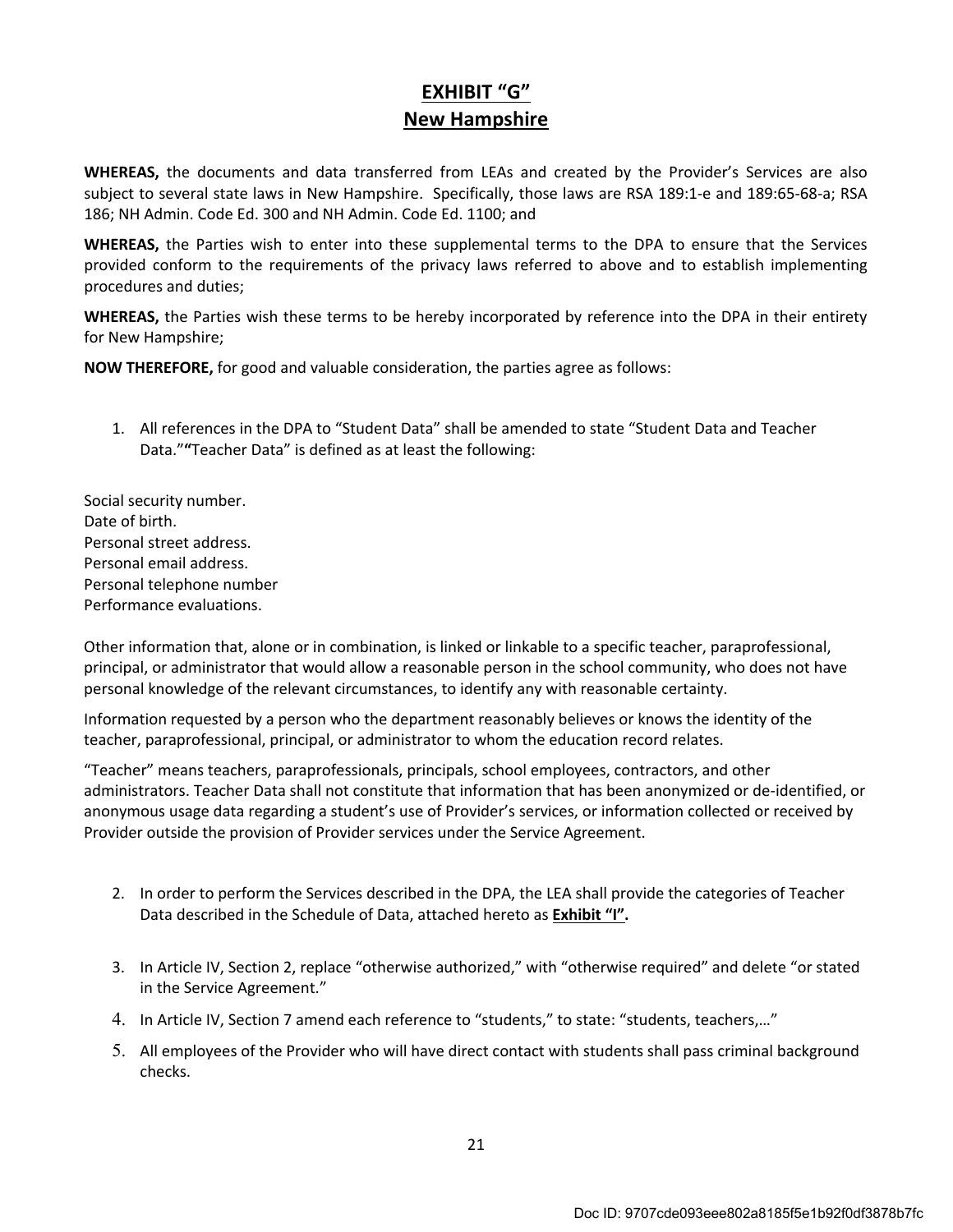- 6. Provider is prohibited from leasing, renting, or trading Student Data or Teacher Data to (a) market or advertise to students, teachers, or families/guardians; (b) inform, influence, or enable marketing, advertising or other commercial efforts by a Provider; (c) develop a profile of a student, teacher, family member/guardian or group, for any commercial purpose other than providing the Service to LEA; or (d) use the Student Data and Teacher Data for the development of commercial products or services, other than as necessary to provide the Service to the LEA. This section does not prohibit Provider from using Student Data and Teacher Data for adaptive learning or customized student learning purposes.
- 7. The Provider agrees to the following privacy and security standards. Specifically, the Provider agrees to:
	- (1) Limit system access to the types of transactions and functions that authorized users, such as students, parents, and LEA are permitted to execute;
	- (2) Limit unsuccessful logon attempts;
	- (3) Employ cryptographic mechanisms to protect the confidentiality of remote access sessions;
	- (4) Authorize wireless access prior to allowing such connections;
	- (5) Create and retain system audit logs and records to the extent needed to enable the monitoring, analysis, investigation, and reporting of unlawful or unauthorized system activity;
	- (6) Ensure that the actions of individual system users can be uniquely traced to those users so they can be held accountable for their actions;
	- (7) Establish and maintain baseline configurations and inventories of organizational systems (including hardware, software, firmware, and documentation) throughout the respective system development life cycles;
	- (8) Restrict, disable, or prevent the use of nonessential programs, functions, ports, protocols, and services;
	- (9) Enforce a minimum password complexity and change of characters when new passwords are created;
	- (10)Perform maintenance on organizational systems;
	- (11)Provide controls on the tools, techniques, mechanisms, and personnel used to conduct system maintenance;
	- (12)Ensure equipment removed for off-site maintenance is sanitized of any Student Data or Teacher Data in accordance with NIST SP 800-88 Revision 1;
	- (13)Protect (i.e., physically control and securely store) system media containing Student Data or Teacher Data, both paper and digital;
	- (14)Sanitize or destroy system media containing Student Data or Teacher Data in accordance with NIST SP 800-88 Revision 1 before disposal or release for reuse;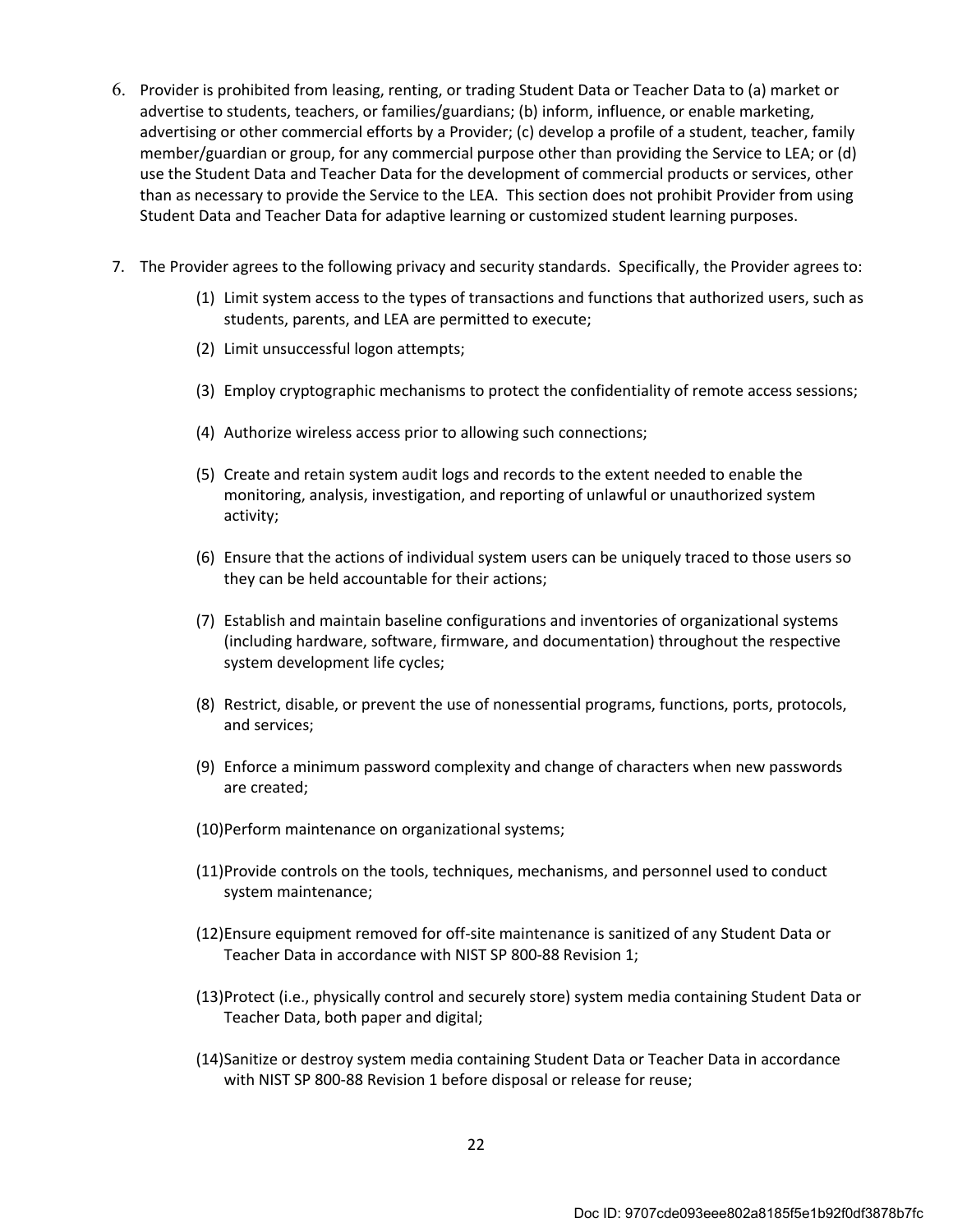- (15)Control access to media containing Student Data or Teacher Data and maintain accountability for media during transport outside of controlled areas;
- (16)Periodically assess the security controls in organizational systems to determine if the controls are effective in their application and develop and implement plans of action designed to correct deficiencies and reduce or eliminate vulnerabilities in organizational systems;
- (17)Monitor, control, and protect communications (i.e., information transmitted or received by organizational systems) at the external boundaries and key internal boundaries of organizational systems;
- (18)Deny network communications traffic by default and allow network communications traffic by exception (i.e., deny all, permit by exception);
- (19)Protect the confidentiality of Student Data and Teacher Data at rest;
- (20)Identify, report, and correct system flaws in a timely manner;
- (21)Provide protection from malicious code (i.e. Antivirus and Antimalware) at designated locations within organizational systems;
- (22)Monitor system security alerts and advisories and take action in response; and
- (23)Update malicious code protection mechanisms when new releases are available.

Alternatively, the Provider agrees to comply with one of the following standards: (1) NIST SP 800-171 rev 2, Basic and Derived Requirements; (2) NIST SP 800-53 rev 4 or newer, Low Impact Baseline or higher; (3) FedRAMP (Federal Risk and Authorization Management Program); (4) ISO/IEC 27001:2013; (5) Center for Internet Security (CIS) Controls, v. 7.1, Implementation Group 1 or higher; (6) AICPA System and Organization Controls (SOC) 2, Type 2; and (7) Payment Card Industry Data Security Standard (PCI DSS), v3.2.1. The Provider will provide to the LEA on an annual basis and upon written request demonstration of successful certification of these alternative standards in the form of a national or international Certification document; an Authorization to Operate (ATO) issued by a state or federal agency, or by a recognized security standards body; or a Preliminary Authorization to Operate (PATO) issued by the FedRAMP Joint Authorization Board (JAB).

- 8. In the case of a data breach, as a part of the security breach notification outlined in Article V, Section 4(1), the Provider agrees to provide the following additional information:
	- i. The estimated number of students and teachers affected by the breach, if any.
- 9. The parties agree to add the following categories into the definition of Student Data: the name of the student's parents or other family members, place of birth, social media address, unique pupil identifier, and credit card account number, insurance account number, and financial services account number.
- 10. Notwithstanding anything to the contrary in this DPA or this Exhibit G, Provider may provide customized content, advertising and commercial messages to LEA, teachers, school administrators or other nonstudent users, provided that such advertisements shall not be based on Student Data.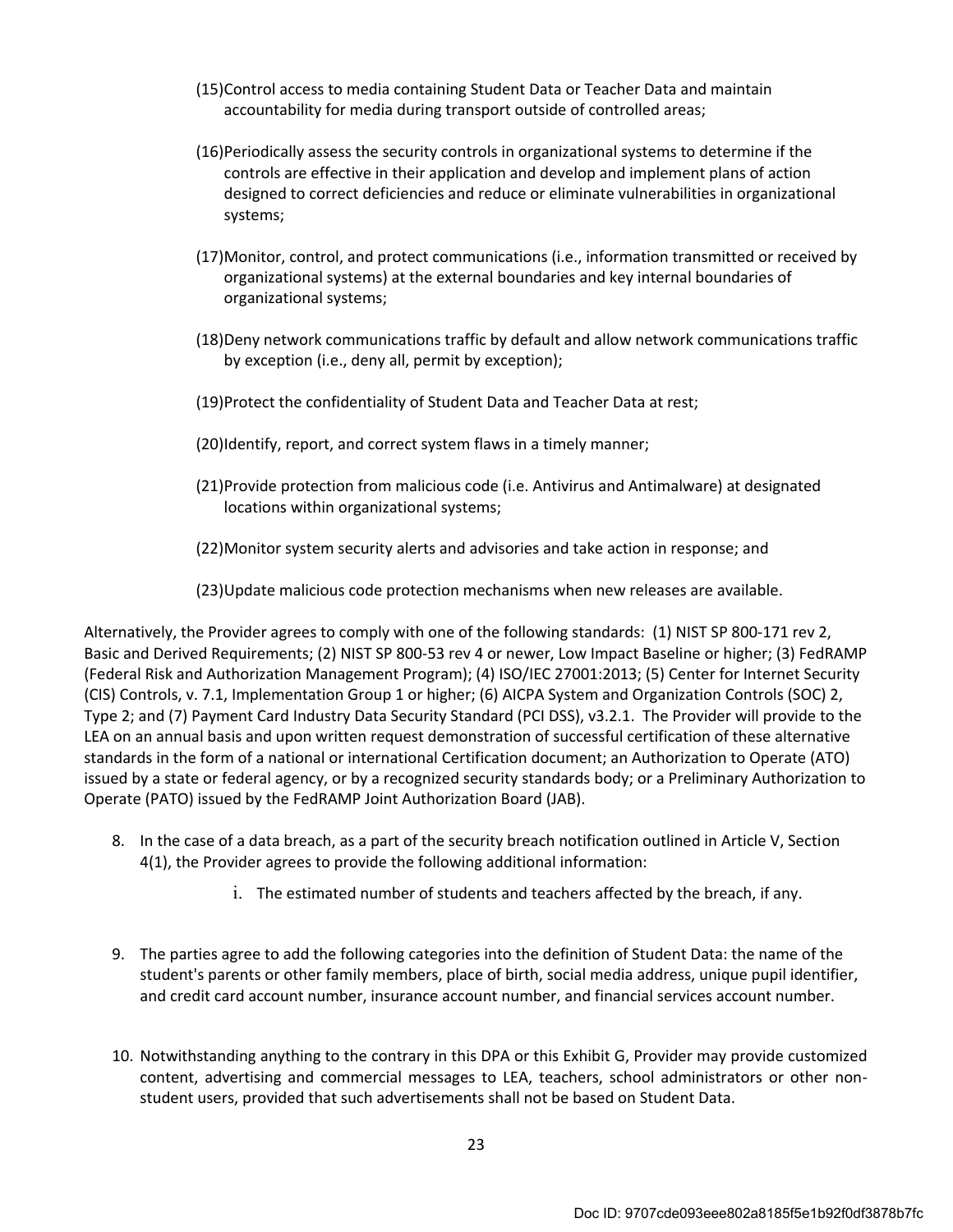# EXHIBIT "G" Maine

WHEREAS, the documents and data transferred from LEAs and created by the Provider's Services are also subject to several state laws in Maine. Specifically, those laws are 20-A M.R.S. §6001-6005.; 20-A M.R.S. §951 et. seq., Maine Unified Special Education Regulations, Maine Dep't of Edu. Rule Ch. 101; and

WHEREAS, the Parties wish to enter into these supplemental terms to the DPA to ensure that the Services provided conform to the requirements of the privacy laws referred to above and to establish implementing procedures and duties;

WHEREAS, the Parties wish these terms to be hereby incorporated by reference into the DPA in their entirety for Maine;

NOW THEREFORE, for good and valuable consideration, the parties agree as follows:

- 1. In Article IV, Section 2, replace "otherwise authorized," with "otherwise required" and delete "or stated in the Service Agreement."
- 2. All employees of the Provider who will have direct contact with students shall pass criminal background checks.
- 3. The Provider may not publish on the Internet or provide for publication on the Internet any Student Data.
- 4. If the Provider collects student social security numbers, the Provider shall notify the LEA of the purpose the social security number will be used and provide an opportunity not to provide a social security number if the parent and/or student elects.
- 5. The parties agree that the definition of Student Data in Exhibit "C" includes the name of the student's family members, the student's place of birth, the student's mother's maiden name, results of assessments administered by the State, LEA or teacher, including participating information, course transcript information, including, but not limited to, courses taken and completed, course grades and grade point average, credits earned and degree, diploma, credential attainment or other school exit information, attendance and mobility information between and within LEAs within Maine, student's gender, race and ethnicity, educational program participation information required by state or federal law and email.
- 6. The parties agree that the definition of Student Data in Exhibit "C" includes information that:
	- a. Is created by a student or the student's parent or provided to an employee or agent of the LEA or a Provider in the course of the student's or parent's use of the Provider's website, service or application for kindergarten to grade 12 school purposes;
	- b. Is created or provided by an employee or agent of the LEA, including information provided to the Provider in the course of the employee's or agent's use of the Provider's website, service or application for kindergarten to grade 12 school purposes; or
	- c. Is gathered by the Provider through the operation of the Provider's website, service or application for kindergarten to grade 12 school purposes.